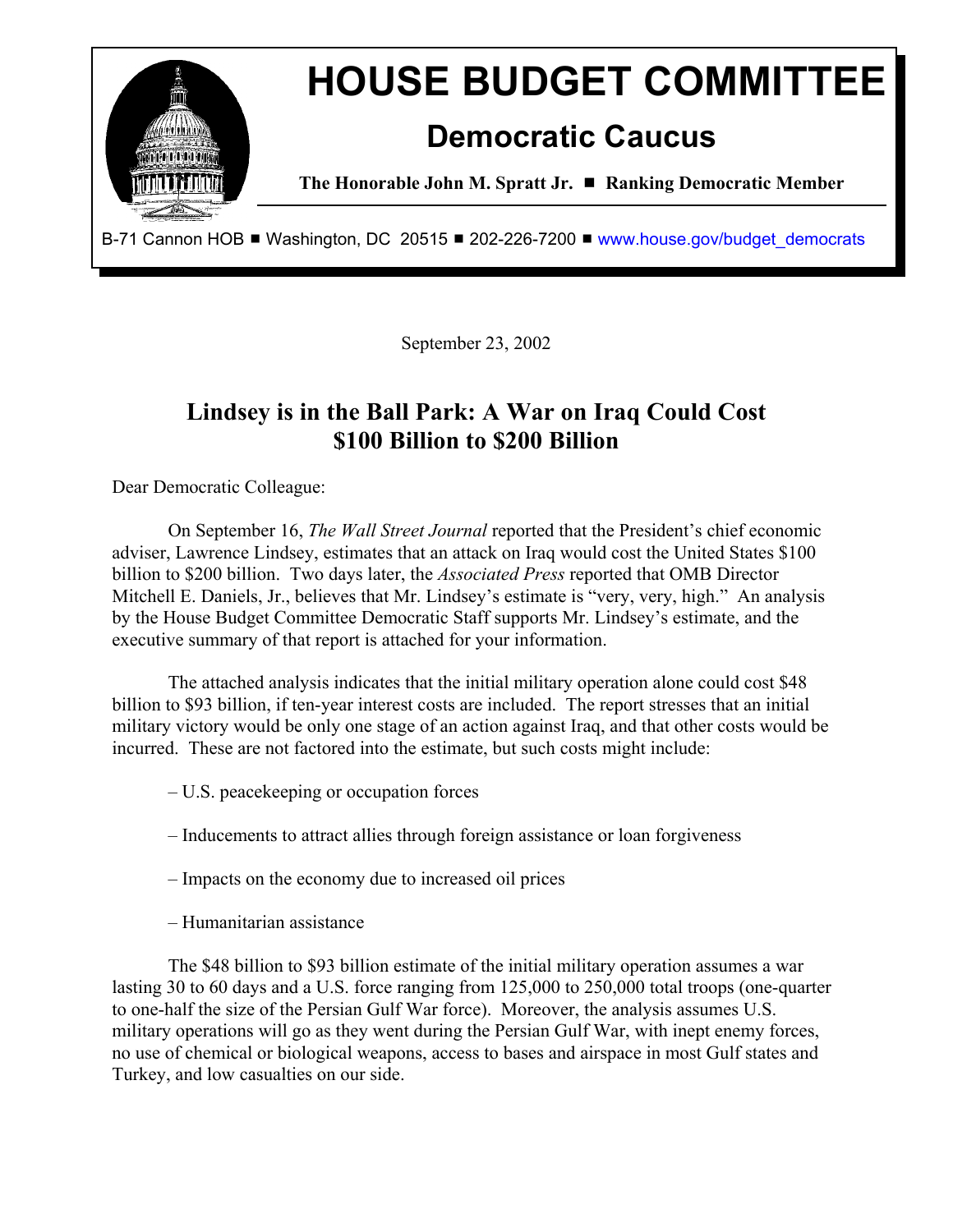The report emphasizes that any or all of these variables could change for the worse, and if so, costs could be significantly higher than estimated. The report further discusses the fact that U.S. costs of the Persian Gulf War were largely offset by allied contributions. Unless circumstances change, it appears unlikely the United States would receive such substantial contributions today. If this is the case, any new military action against Iraq would have a much larger impact on the budget than did the Persian Gulf War.

The report primarily focuses on estimating the costs of the initial military operation. However, when all costs are considered, Mr. Lindsey's estimate of \$100 billion to \$200 billion seems to be in the ball park.

The full report is available on the House Budget Committee Democratic Caucus website at *www.house.gov/budget\_democrats/*. You can also obtain a hard copy by calling Democratic staff at 226-7200.

Sincerely,

John M. Spratt, Jr. Ranking Democratic Member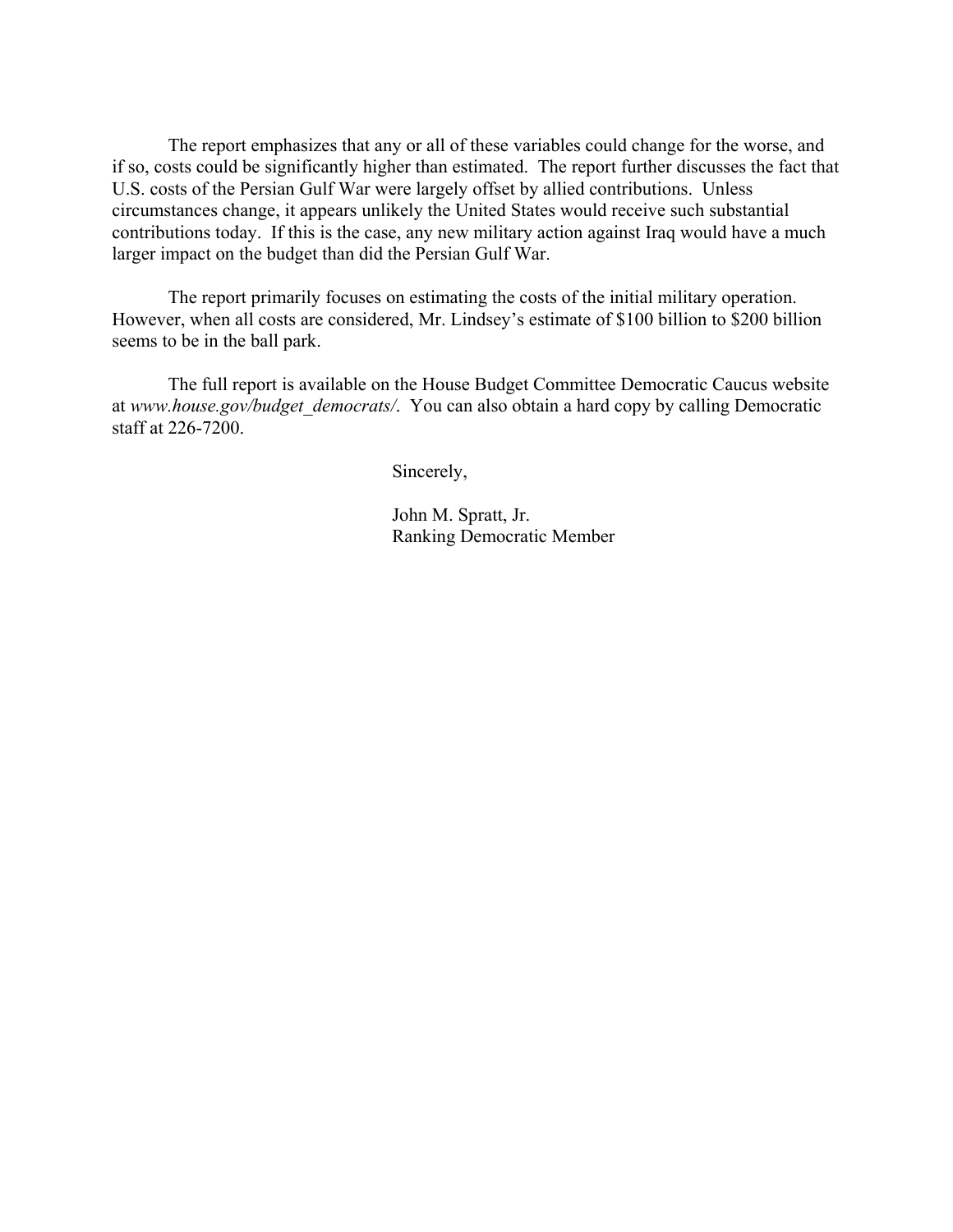

# **Assessing the Cost of Military Action Against Iraq: Using Desert Shield/Desert Storm as a Basis for Estimates**

# **An Analysis by the House Budget Committee Democratic Staff**

**September 23, 2002**

*This document has not been reviewed and approved by the Democratic Caucus of the House Budget Committee.*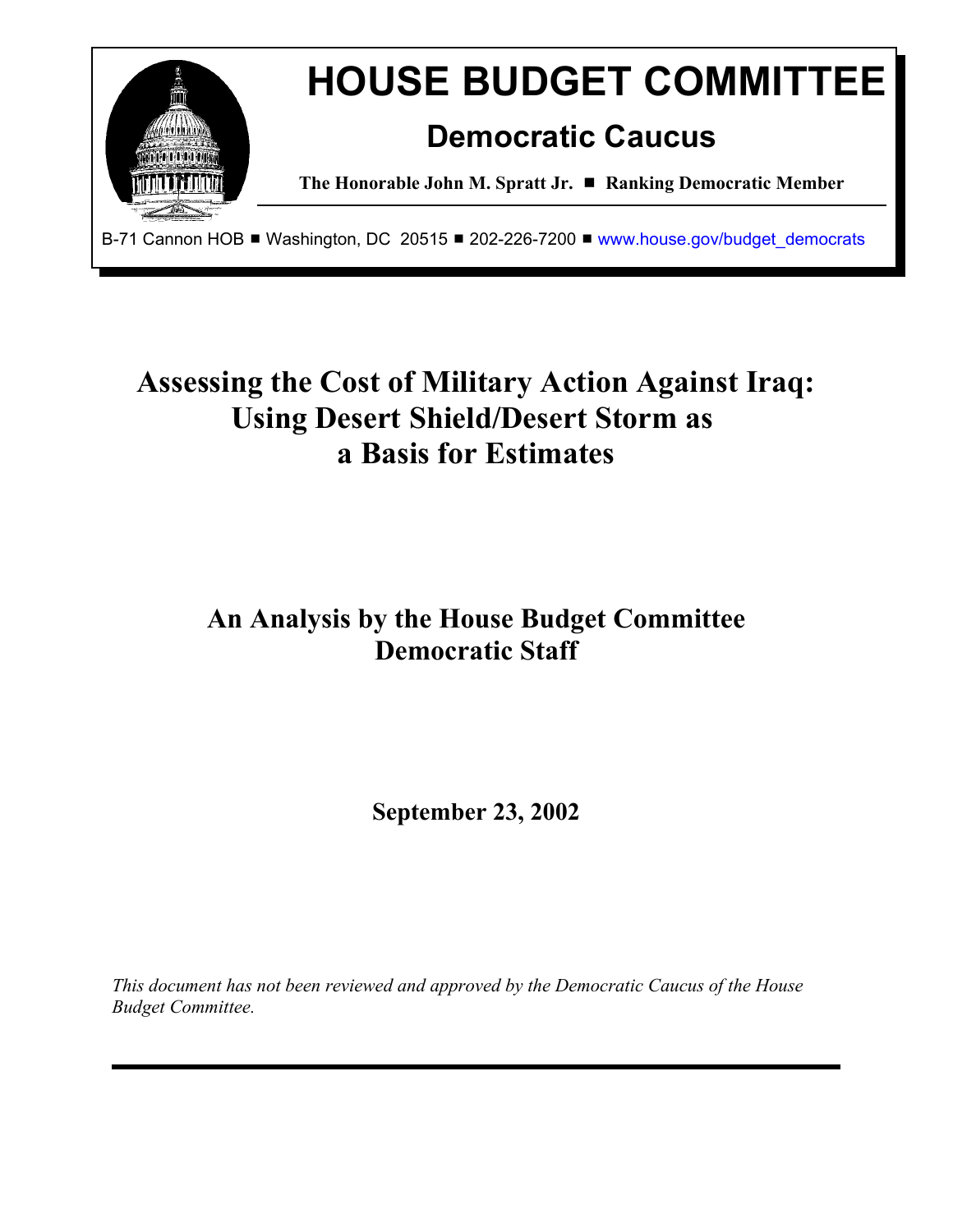*Notes:* 

*No classified information is used in this report. All data is from open sources.*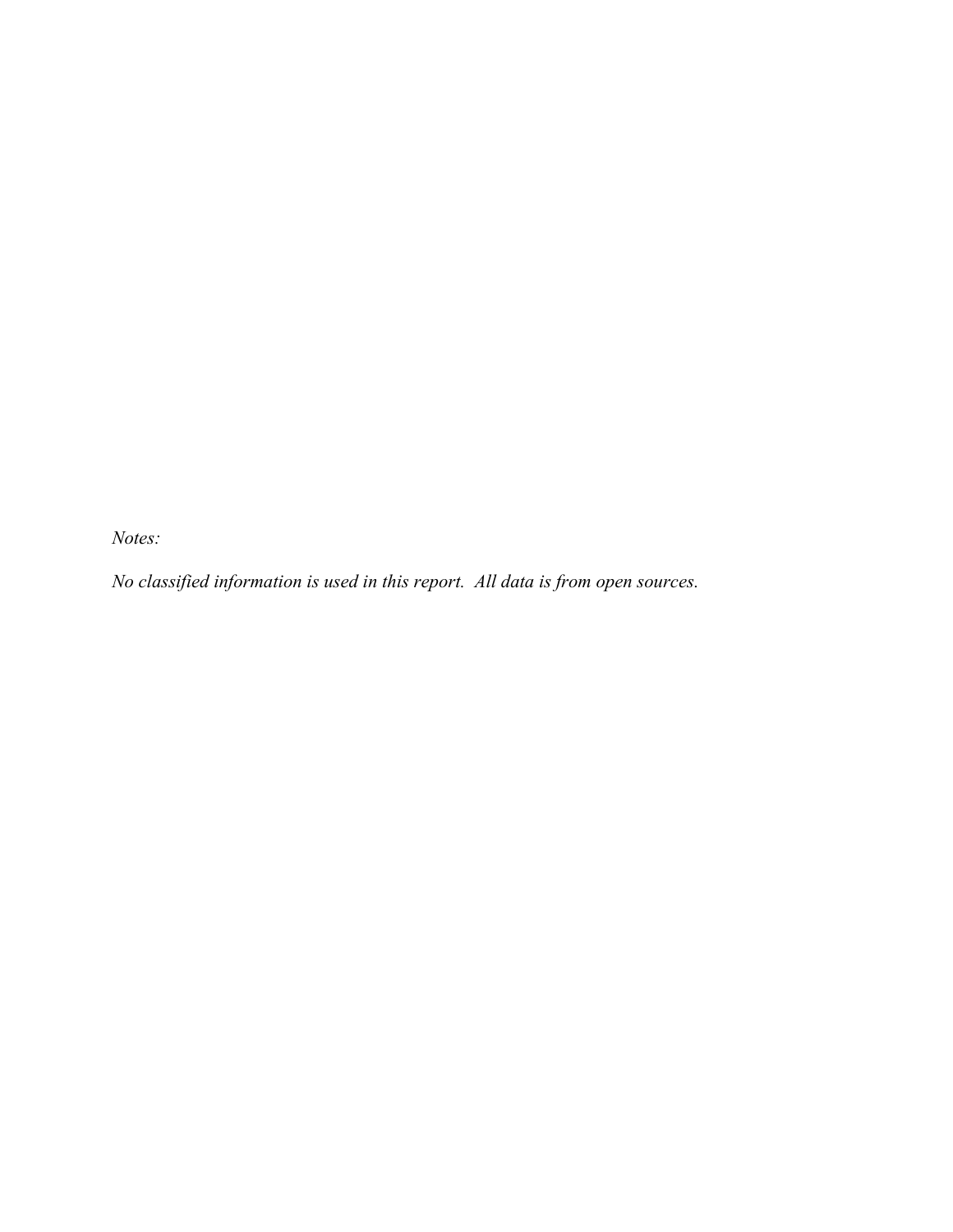# **Table of Contents**

| $\mathbf{I}$ . |                                                                                                |
|----------------|------------------------------------------------------------------------------------------------|
| II.            |                                                                                                |
| Ш.             | <b>Potential Differences Between Desert Shield/Desert</b><br>Storm and Military Action Today 9 |
| IV.            | Estimates of Costs of A New War with Iraq  18                                                  |
|                | <b>Appendix One: Summary of Conduct of the Persian Gulf</b>                                    |
|                | War and Breakdown of Costs by Major Categories  24                                             |
|                | <b>Appendix Two: Explanation and Discussion</b>                                                |
|                |                                                                                                |
|                |                                                                                                |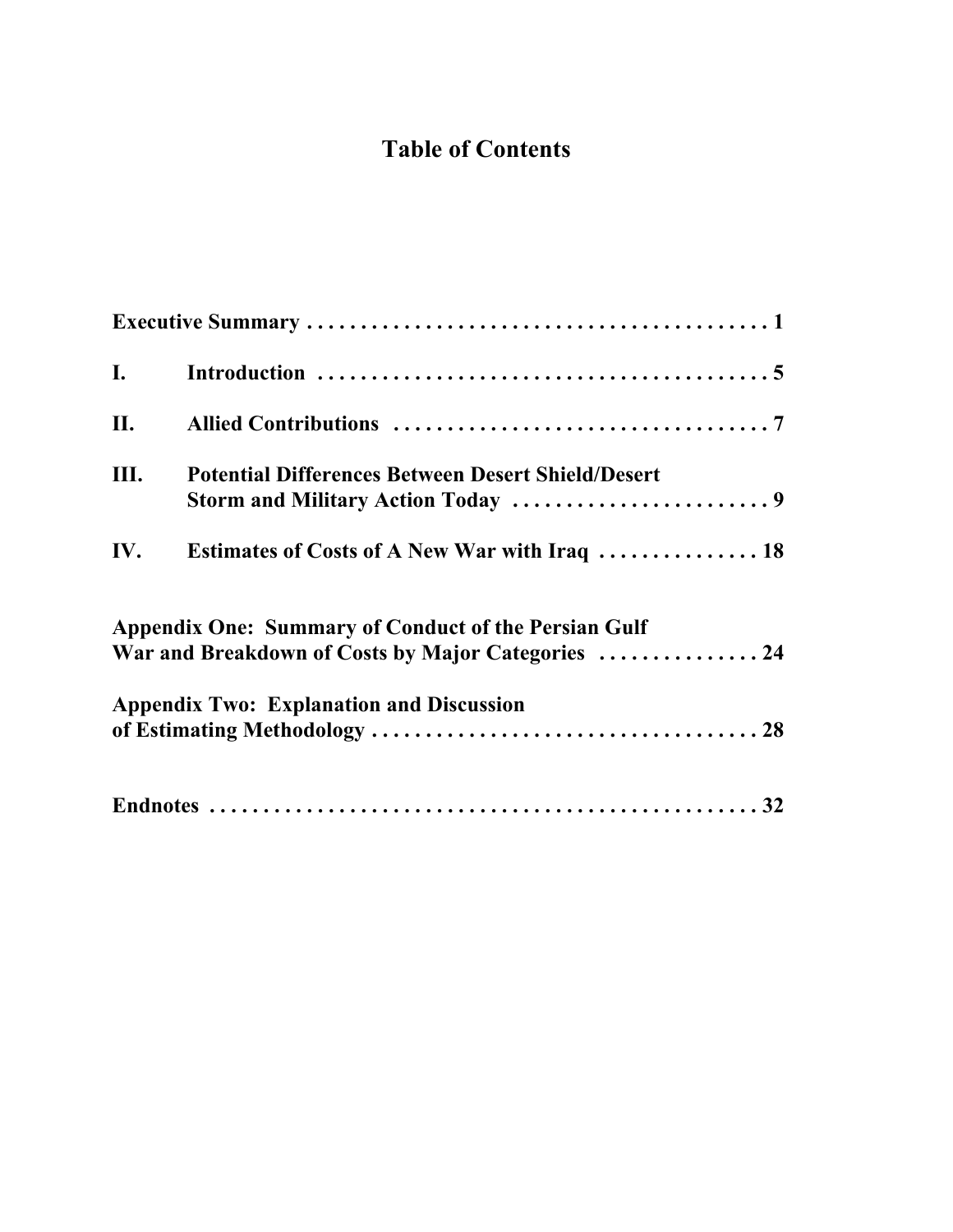# **Executive Summary**

The cost of ousting Saddam Hussein from Iraq may not be the crucial factor in deciding whether to invade Iraq, but the cost would be significant and would have a large impact on a federal budget already in deficit. Many Members of Congress have thus indicated a desire to have some notion of the costs of such military action.

This analysis reviews the experience of the Persian Gulf War and identifies variables that would likely make the cost and budgetary impact of military action now against Iraq different from the costs of the Persian Gulf War. For example, as *Part II* of the report discuses, allied contributions largely offset the U.S. costs of the Persian Gulf War, so the total cost of the war was much larger than the impact on the budget. Based on these factors, estimates for two generic war scenarios are offered as a starting point for discussions about the possible costs.

The analysis focuses simply on the cost of achieving an initial military victory. Besides the toppling of Saddam Hussein, U.S. policy would also be to seize or destroy weapons of mass destruction and the facilities to develop or produce them, and assist a post-Saddam Iraq in becoming a stable, peaceful democracy. These missions would entail significant costs beyond those included in this report. In addition, incidental economic consequences of a war with Iraq, such as a spike in oil prices, are beyond the scope of this report but should also be considered as a cost of invading Iraq. When these other costs are considered, a new war against Iraq could easily total as much as \$200 billion.

## *Using Persian Gulf War Data to Estimate Costs of Military Scenarios Today*

The table on the next page summarizes the cost estimate of new military action today against

Iraq assuming a total U.S. force of 250,000 personnel in the "New War A" scenario, which would conform with the reported upper end of Pentagon war plans, and 125,000 U.S. military personnel in the "New War B" scenario, which is loosely based on press reports of options involving fewer forces. Persian Gulf War costs are provided for comparison.

For both scenarios, the estimate assumes that a new war would be over within 30 to 60 days of commencing combat, that U.S. casualties would be comparable to the Persian Gulf War, that U.S. forces have unfettered access to bases and airspace in

## *Use of Persian Gulf War Data*

There are limitations and pitfalls in using cost data from the Persian Gulf War to forecast costs for U.S. military action today, and these are discussed in the report. However, as is also discussed, alternative methods that require more precise data – such as classified Department of Defense cost models – are not publicly available. Persian Gulf War cost data have the virtue of ready access as well as relevance to the same (albeit changed) enemy in a similar theater of operations.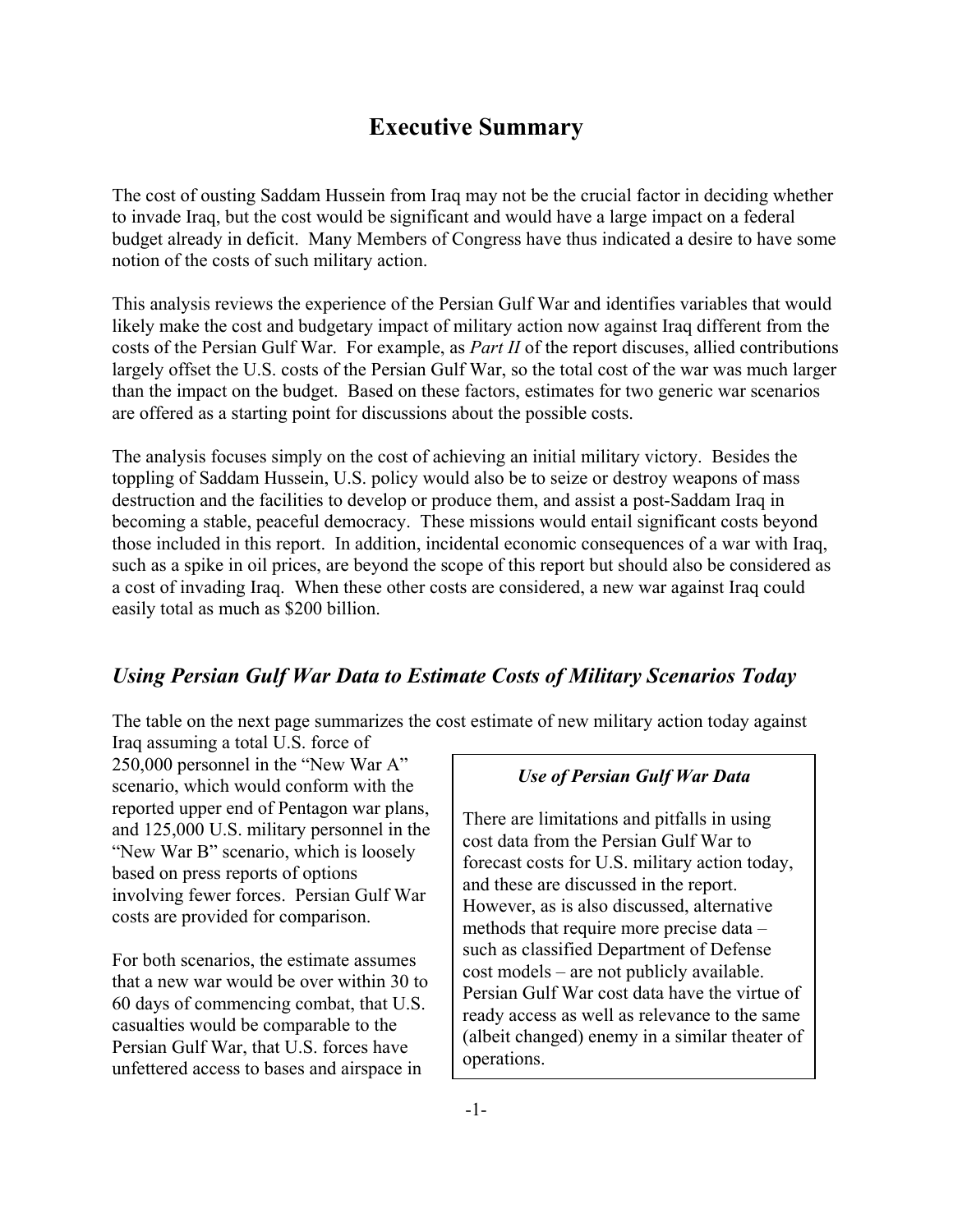key Persian Gulf states and Turkey, and that while the logistical buildup would proceed more quickly, U.S. troops would be in the theater of operations for about the same length of time as during the Persian Gulf War (see *Part IV* and *Appendix Two* for detailed explanation of assumptions).

| <b>Cost Category</b>                | <b>Persian Gulf</b> | <b>New War A</b> | <b>New War B</b> |
|-------------------------------------|---------------------|------------------|------------------|
| Airlift/Sealift (Buildup)           | 10.6                | 6.6              | 5.0              |
| Personnel & Personnel Support       | 21.5                | $11.3 - 13.4$    | $6.7 - 7.7$      |
| Operating Support & Fuel            | 32.2                | $14.6 - 24.1$    | $7.9 - 12.7$     |
| Investment                          | 10.1                | 10.1             | $7.0 - 10.1$     |
| All Other                           | <u>5.6</u>          | <u>5.6</u>       | 3.9              |
| Subtotal, Cost of Defeating Iraq    | 79.9                | $48.3 - 59.8$    | $30.6 - 39.4$    |
| Interest Costs (10 year)            | 43.3                | $26.8 - 33.2$    | $17.0 - 21.9$    |
| <b>Total Cost of Defeating Iraq</b> | 124.2               | $75.1 - 93.0$    | $47.6 - 61.3$    |

#### **Comparing the Costs of the Persian Gulf War to Estimates of the Costs of New U.S.-Iraq War Scenarios "A" and "B"** (Constant 2002 Dollars in Billions)

*Notes: Numbers do not add due to rounding; Persian Gulf War does not include offsetting allied contributions and thus is gross total of war costs; interest costs for Persian Gulf are what they would be today based on gross cost; see Appendix Two for explanation and discussion of methodology for new war scenarios.*

These generally optimistic assumptions are rooted in the experience of the Persian Gulf War. However, recognizing that any cost estimate of hypothetical military options is inherently speculative, *Part III* of the report discusses variables that could complicate U.S. military operations in a new war with Iraq. If the war did not proceed as rapidly or as smoothly as assumed in the report's scenarios, the costs of achieving even the initial military victory could increase substantially.

## *What Is Not Included in the Estimates*

Disclosing what is not assumed in these cost estimates is as important as disclosing what is assumed. If these assumptions change, the estimates change as well. Most importantly, the estimates do not assume: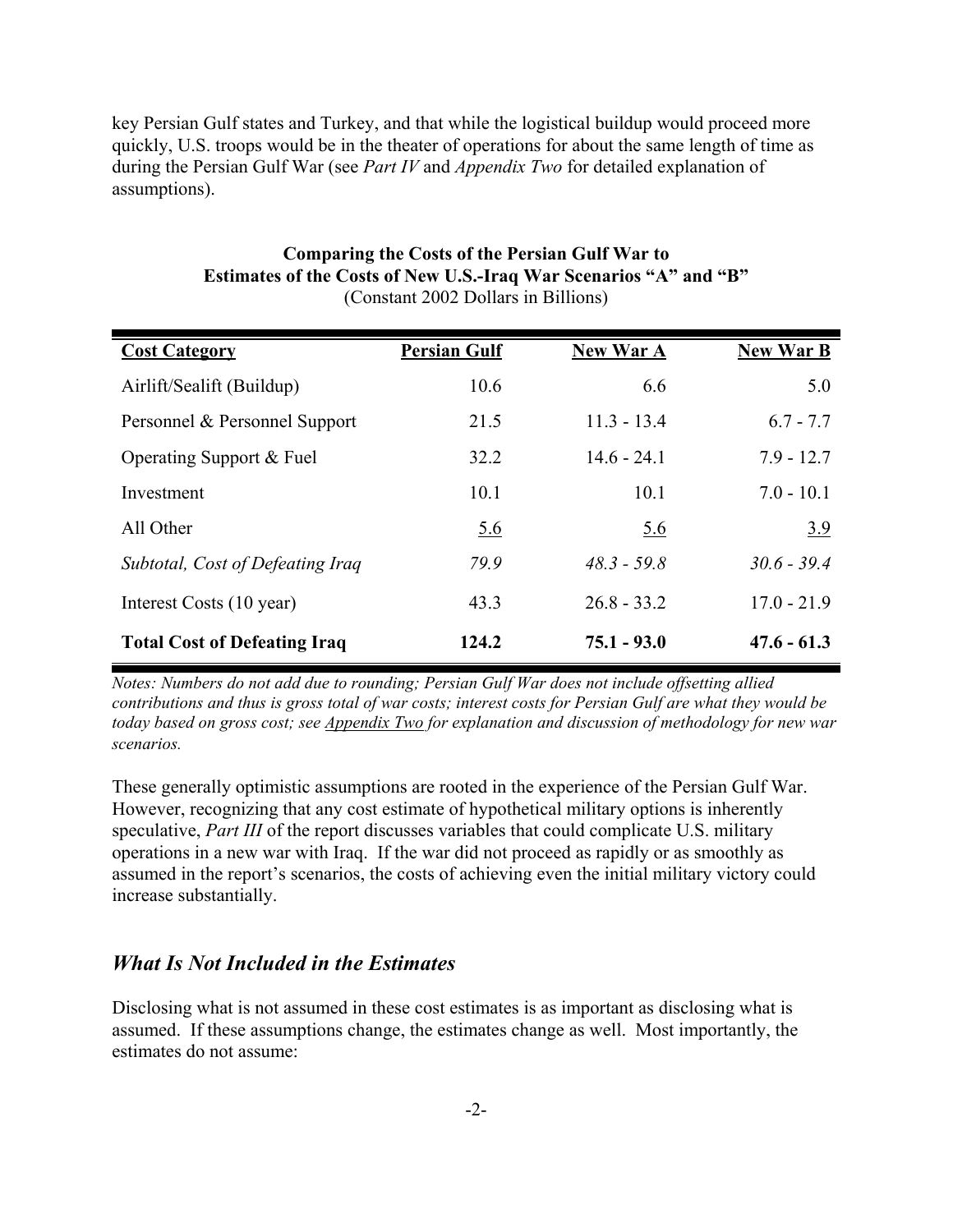– *An Extended U.S. Occupation or Peacekeeping Force.* Many argue that unlike the Persian Gulf conflict – where the United States ejected Iraq from Kuwait, enabling the Kuwaiti government to return to power – a new war against Iraq to oust Saddam Hussein would compel the United States to remain as an occupation or peacekeeping force in Iraq for an extended period of time. If so, this could greatly increase the total costs of any military action against Iraq.

– *Non-Military Costs of Any New War Against Iraq.* Such costs would likely include humanitarian assistance to refugees, reconstruction assistance, and foreign assistance to obtain cooperation for U.S. military action. In addition, a war with Iraq could have an impact on the U.S. and global economy that in turn adversely affects the U.S. federal budget. Estimating such costs is beyond the scope of this analysis and they are thus not included, but if they materialize, they would increase the costs to the U.S. taxpayer.

## *Conclusions*

After examining the costs of the Persian Gulf War, assessing the likelihood of allied contributions to any new war against Iraq, estimating the costs of different scenarios of war with Iraq, and identifying variables that could affect these estimates, the conclusions of this analysis are:

*(1) Military Action Today is Likely to Have a Greater Impact on the Deficit than the Effect of the Persian Gulf Conflict.* The analysis indicates that the cost of the war and the impact on the U.S. budget can be two different matters. The analysis concludes that the cost of invading Iraq today would likely be less than the cost of the Persian Gulf War measured in constant 2002 dollars. But cash and other contributions from U.S. allies largely covered U.S. costs during the Persian Gulf War, so the impact on the budget deficits of the early 1990s was minimal. Unless circumstances change, it appears unlikely the United States would receive substantial contributions to offset costs in a new war against Iraq. Thus, even if the cost of U.S. military action today against Iraq is lower than the Persian Gulf War, the impact on the budget could be much larger.

*(2) Size Does Matter.* While leadership, tactics, and the quality of combat troops are intangible factors critical to the success of any military operation, from a cost perspective, the size of the force and the duration of the conflict are major cost drivers. This report assumes a force no larger than 250,000 U.S. military personnel, or about half the size of the U.S. Desert Storm force. U.S. military planners could still conclude that should we attack Iraq, a larger force is needed to provide overwhelming U.S. force. If so, costs would go up significantly.

*(3) Further Pentagon Costs Are Likely.* This analysis assumes U.S. forces would remain at or near full strength in Iraq for two and one-half months after the conflict before demobilizing at a pace consistent with the pattern of the Persian Gulf War. Many national security and foreign policy analysts believe that a sizeable U.S. force would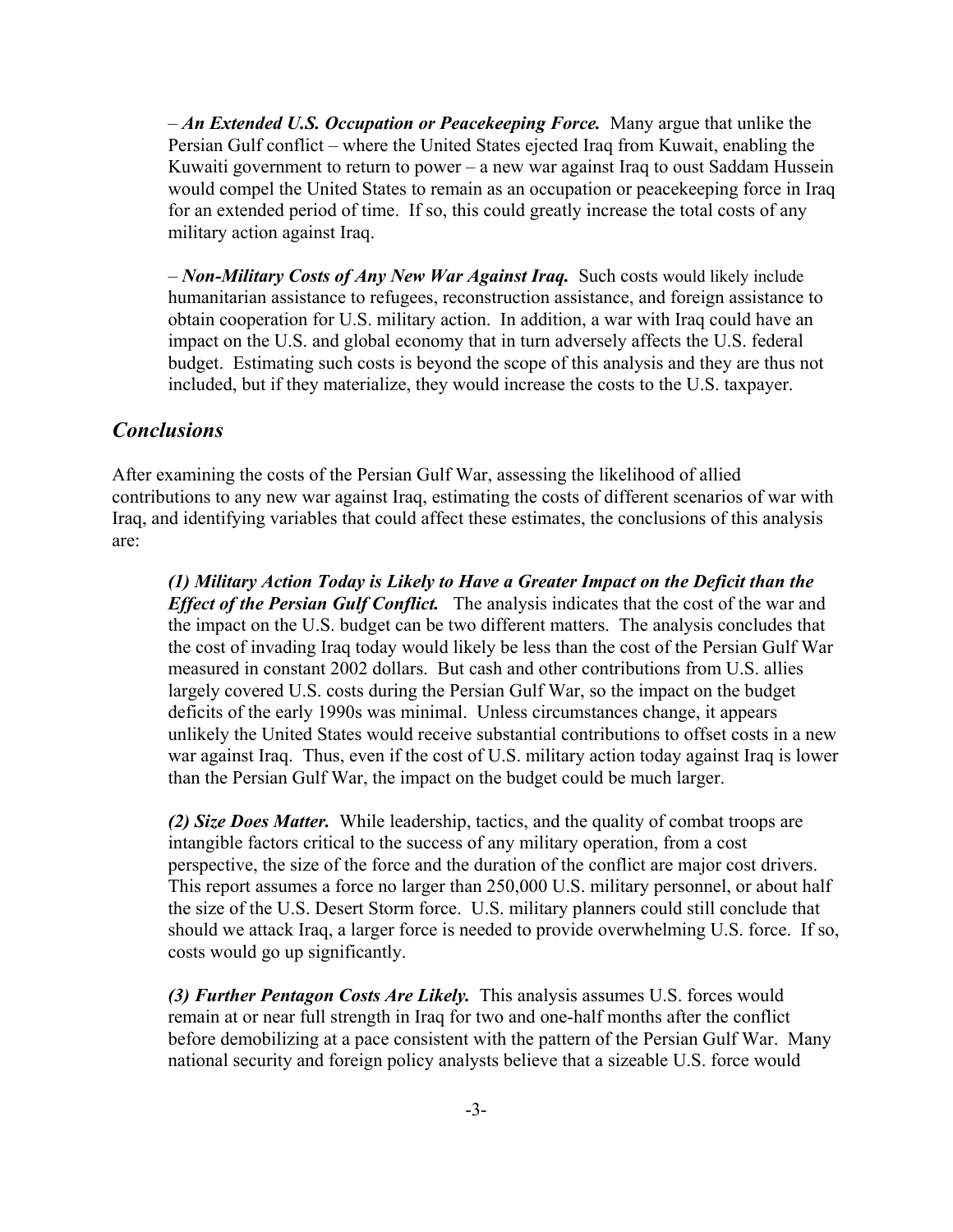have to remain in Iraq for years to keep Iraq peaceful and stable. Sizeable U.S. forces kept in Iraq for an extended period of time could drive costs considerably beyond this report's estimates.

*(4) The Cost of Military Action Reaches Beyond the Pentagon*. This report focuses on the military cost of initiating action against Iraq for the purposes of regime change and destruction or seizure of Iraqi weapons of mass destruction and the facilities to develop and produce them. Many other costs – ranging from humanitarian assistance to refugees, reconstruction assistance, foreign assistance to obtain cooperation for U.S. military action, and interest costs due to increased borrowing to finance these other costs – would accompany U.S. military action against Iraq. These costs are not included in the estimates provided, but they may be significant.

*(5) War Has Many Variables.* The scenarios assumed in this report are inherently speculative. More importantly, these estimates are extrapolated from a highly successful previous engagement against the enemy in question 11 years ago. The nature of new engagement and its costs would be determined by factors discussed in this report – such as Iraqi military capabilities and tactics, basing and overflight rights available to the United States, the use (or not) of weapons of mass destruction by Iraq, the quality of U.S. forces and tactics – and factors not addressed in this report, such as the weather, internal Iraqi resistance efforts, and chance events. These scenarios are not meant to be exact forecasts of the costs, but rather are offered to give Members of Congress some sense of the possible magnitude of the costs if past experience is used as a guide.

*(6) The Full and Total Cost of a New War with Iraq is Likely \$100 Billion to \$200* **Billion.** The analysis concludes that a U.S. force of 250,000 personnel that achieves the goal of ousting Saddam Hussein's regime in 60 days of combat that goes as smoothly as the Persian Gulf War will cost \$93 billion, including interest costs. When all of the other costs that would also be incurred – humanitarian assistance to refugees, reconstruction assistance, foreign assistance to obtain cooperation for U.S. military action, and interest costs due to increased borrowing to finance these other costs – are considered, the total would easily exceed \$100 billion. And if the war has an adverse impact on the U.S. or global economy, or proves more difficult and lengthier than assumed, \$200 billion may unfortunately prove to be a reasonable estimate.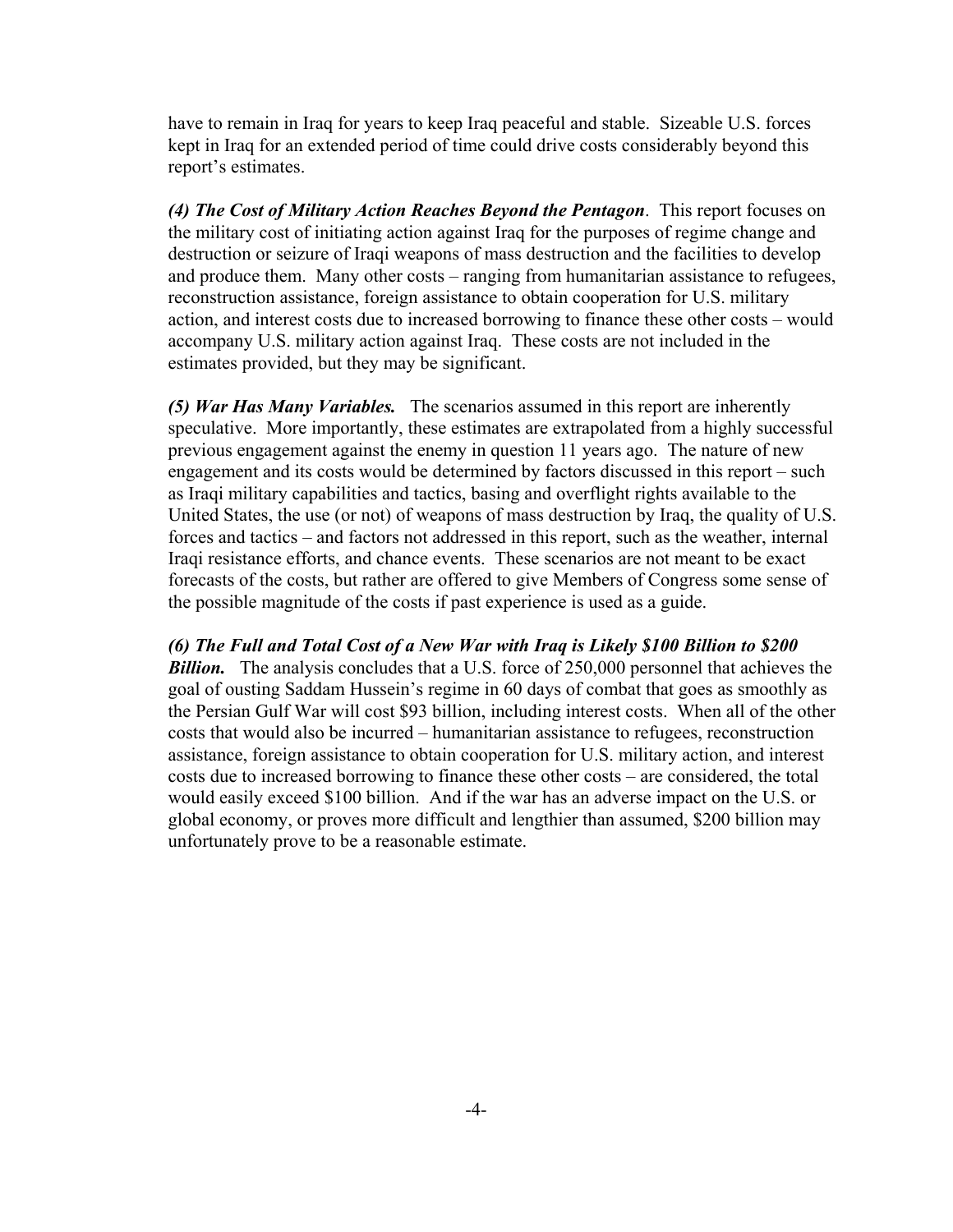## **I. Introduction**

The Bush Administration is actively considering using military force against Iraq to remove Saddam Hussein from power and to seize or destroy weapons of mass destruction and the facilities devoted to developing or producing those weapons. Estimating the cost of such military action requires knowing: the size of the force; the tactics of the operation; the duration of the conflict; the contributions of allies; the basing and overflight routes available to U.S. forces; the length and pace of the logistical buildup; whether or not an occupation force is required and for how long; and other factors. These factors are all unknown at this time.

The costs of the Persian Gulf War – Operations Desert Shield and Desert Storm – are known. This report discusses how military action against Iraq today may or may not differ from the Persian Gulf War from a budgetary standpoint, and provides cost estimates for several generic scenarios of a new war with Iraq. These generic scenarios are based primarily on the experience and cost data of the Persian Gulf War, and are intended to serve as a starting point for discussions about the possible costs of actual military operations. The scenarios are intended to roughly correlate to press reports of the upper- and lower-end of manpower requirements under consideration by the Pentagon.

The table below summarizes the cost of Desert Shield/Desert Storm (DS/DS):

|                                                     | Then-Year \$ | <b>2002 \$</b> |
|-----------------------------------------------------|--------------|----------------|
| <b>Gross Cost of War</b>                            | 61.1         | 79.9           |
| Equipment (Allied In-Kind or Not Replaced)/Other    | 10.6         | 13.9           |
| Funding (DoD Budget Authority)                      | 50.5         | 66.0           |
| Less: Allied Cash Contributions                     | $-48.4$      | $-62.1$        |
| <b>Net Cost to U.S. Budget (Excludes Equipment)</b> | 2.1          | <b>4.0</b>     |

#### **Cost of Desert Shield/Desert Storm** (Dollars in Billions)

*Source: Department of Defense.1 Conversion to 2002 dollars by House Budget Committee Democratic Staff. The term "then-year" dollar simply means that the costs of the Persian Gulf conflict over the 1990 - 1992 period have not been adjusted for subsequent inflation.*

As the table indicates, the total cost of the Persian Gulf War was \$61.1 billion in then-year dollars and is \$79.9 billion in today's dollars. Several of our allies provided equipment, fuel, or other supplies that helped defray the cost of U.S. operations. Such assistance is known as "inkind contributions." In addition, the United States either depleted or lost a certain amount of equipment that it chose not to replace. These two categories totaled \$10.6 billion, and are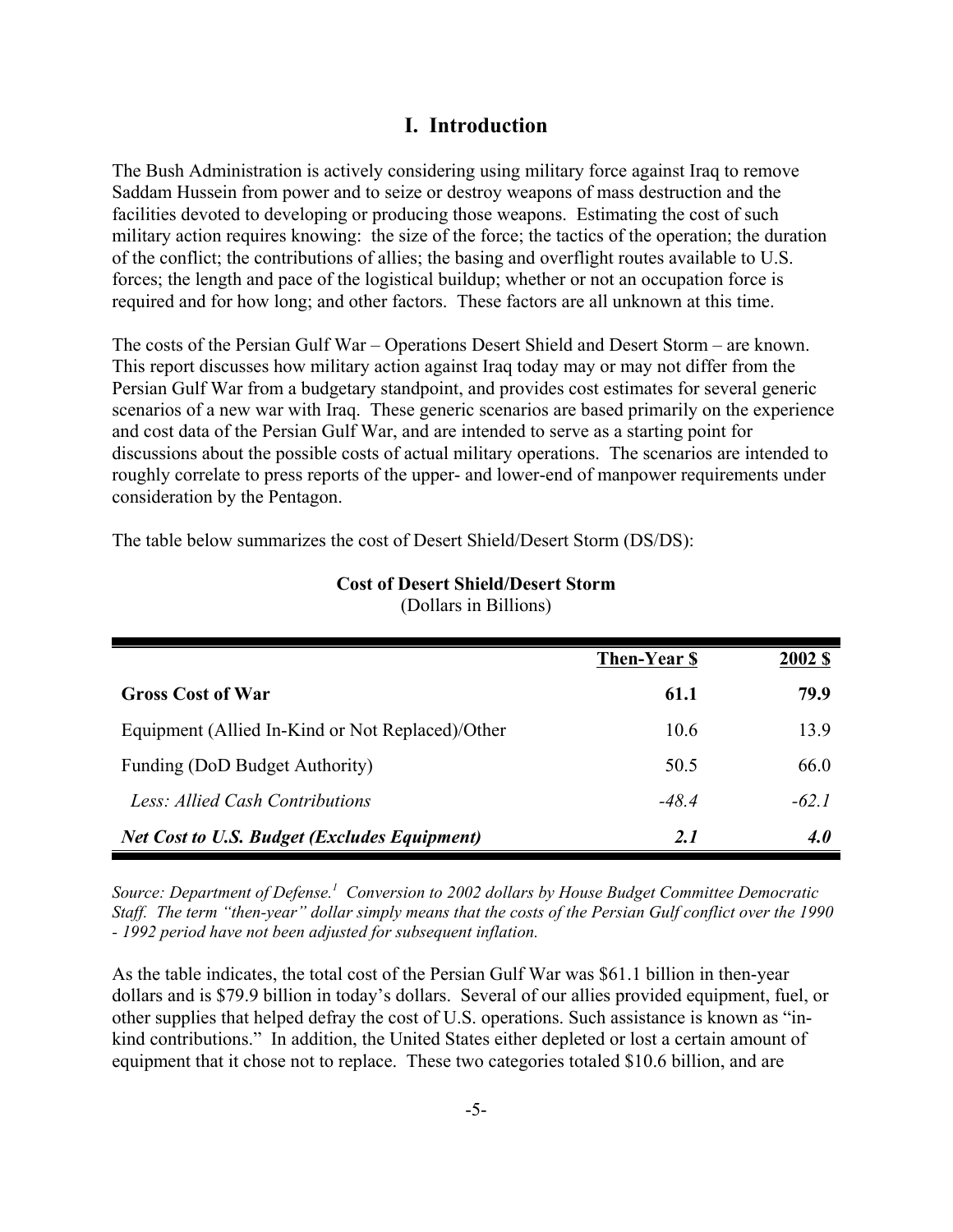considered part of the \$61.1 billion total cost of the war. When the cost of equipment either replaced by allies or not replaced at all is excluded from the calculation, the "cash" cost of the war was \$50.5 billion in then-year dollars and \$66.0 billion in today's dollars. The \$50.5 billion represents incremental costs to the Department of Defense (DoD) in waging the war.

However, neither the \$61.1 billion "gross" cost of the war nor the \$50.5 billion cash cost measures the cost to the U.S. taxpayer, because our allies gave the United States \$48.4 billion in cash to cover our costs (\$62.1 billion measured in today's dollars). The cost to the U.S. taxpayer was considerably less than the total cost of the war: \$2.1 billion at the time (\$4.0 billion in today's dollars).

This report is not intended to be a thorough analysis of U.S. military options or a precise forecast of what new military action against Iraq would cost. Rather, it is offered to help Members of Congress discuss possible costs in a structured manner. *Part II* of this report discusses the importance of allied contributions to offsetting U.S. costs during the Persian Gulf War, and the likelihood of such contributions in any new U.S. military action taken against Iraq in the near future. *Part III* discusses the potential differences between the Persian Gulf War experience and military scenarios today, largely from a cost perspective. *Part IV* provides estimates of military action today under specified, assumed conditions. Conclusions are contained in the *Executive Summary.*

Also attached are two appendices. *Appendix One* provides background information about the Persian Gulf War, including costs. *Appendix Two* explains and discusses the methodology used to produce the *Part IV* estimates. The advantages and disadvantages of using cost data from the Persian Gulf War as the basis for these estimates are also discussed in this appendix.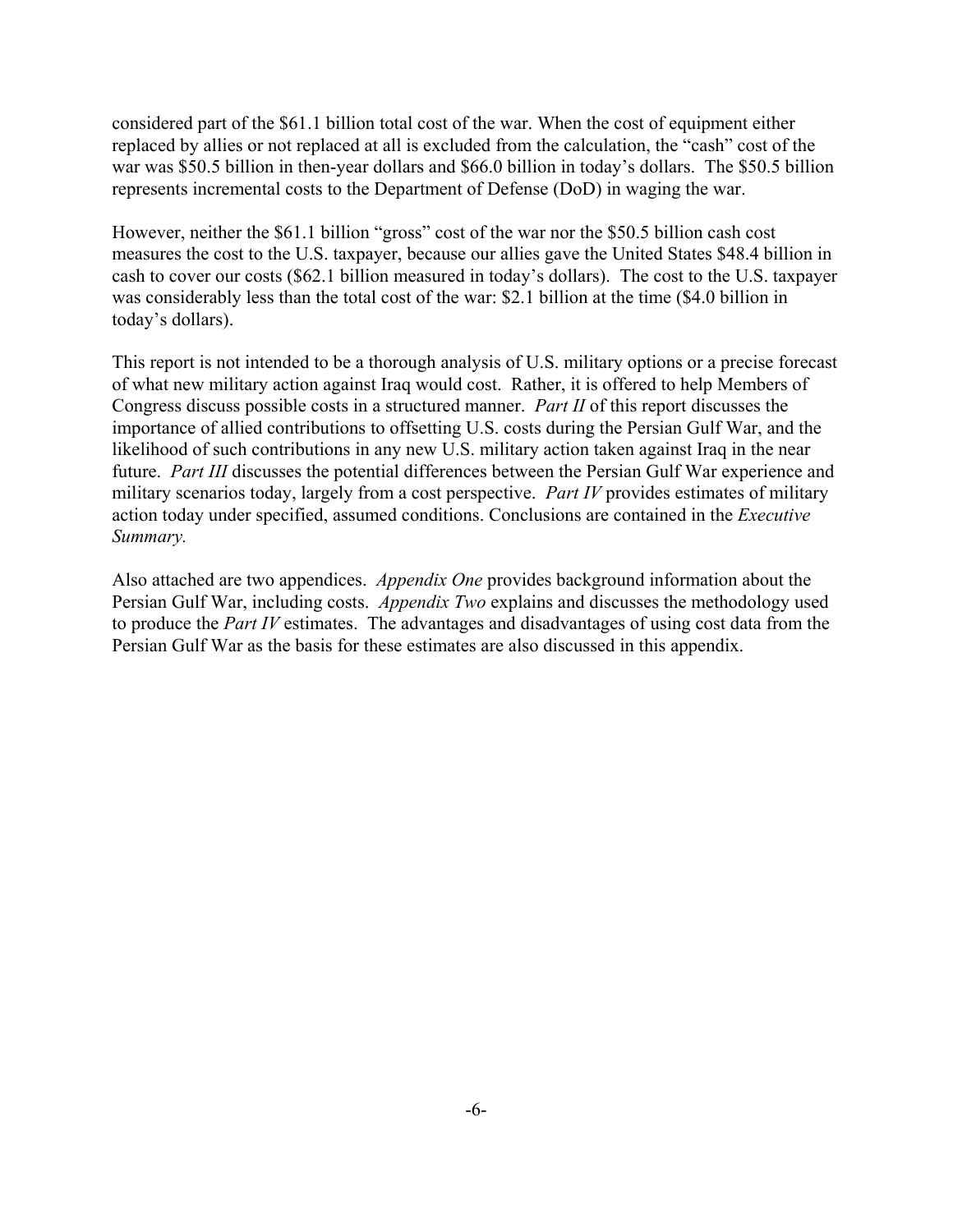## **II. Allied Contributions**

The first and arguably largest variable from a budgetary standpoint between what Operations Desert Shield/Desert Storm (DS/DS) cost the U.S. government and what military action today may cost is the issue of allied contributions. U.S. allies reimbursed the United States for the Persian Gulf War with \$48.4 billion in cash and another \$5.7 billion of in-kind contributions.

| <b>Country</b>                                   | $Cash$ | <b>In-Kind</b> | <b>Total</b> |
|--------------------------------------------------|--------|----------------|--------------|
|                                                  |        |                |              |
| Saudi Arabia                                     | 12.8   | 4.0            | 16.9         |
| Kuwait                                           | 16.0   | $0.0*$         | 16.1         |
| United Arab Emirates                             | 3.9    | 0.2            | 4.1          |
| Japan                                            | 9.5    | 0.5            | 10.0         |
| Germany                                          | 5.8    | 0.7            | 6.5          |
| South Korea                                      | 0.2    | 0.1            | 0.3          |
| Other/Interest/Post-War Adjustments <sup>2</sup> | 0.3    | $0.0*$         | 0.3          |
| <b>Totals</b>                                    | 48.4   | 5.7            | 54.1         |

**Allied Contributions in the Persian Gulf War** (Then-Year Dollars in Billions)

*\*Less than \$50 million.*

*Note: Numbers do not add due to rounding.*

The Bush Administration is currently seeking international support for U.S. military action in Iraq, but the initial results thus far do not bode well for a repeat of sharing financial costs. Saudi Arabia, Kuwait, Japan, Germany, the United Arab Emirates, and South Korea provided almost all of the cash contributions during the Persian Gulf War. It is not yet clear whether all of these nations would lend diplomatic support to current U.S. calls for military action against Iraq; significant cash contributions seem unlikely at this time.

During DS/DS, in-kind contributions accounted for less than 10 percent of the gross cost of the war. Moreover, Saudi Arabia accounted for more than 70 percent of the in-kind contributions and provided the primary bases of operation for the United States and other coalition forces. Then-Secretary of Defense Dick Cheney noted,

> *Without Saudi cooperation, our task would have been much more difficult and costly.*<sup>3</sup>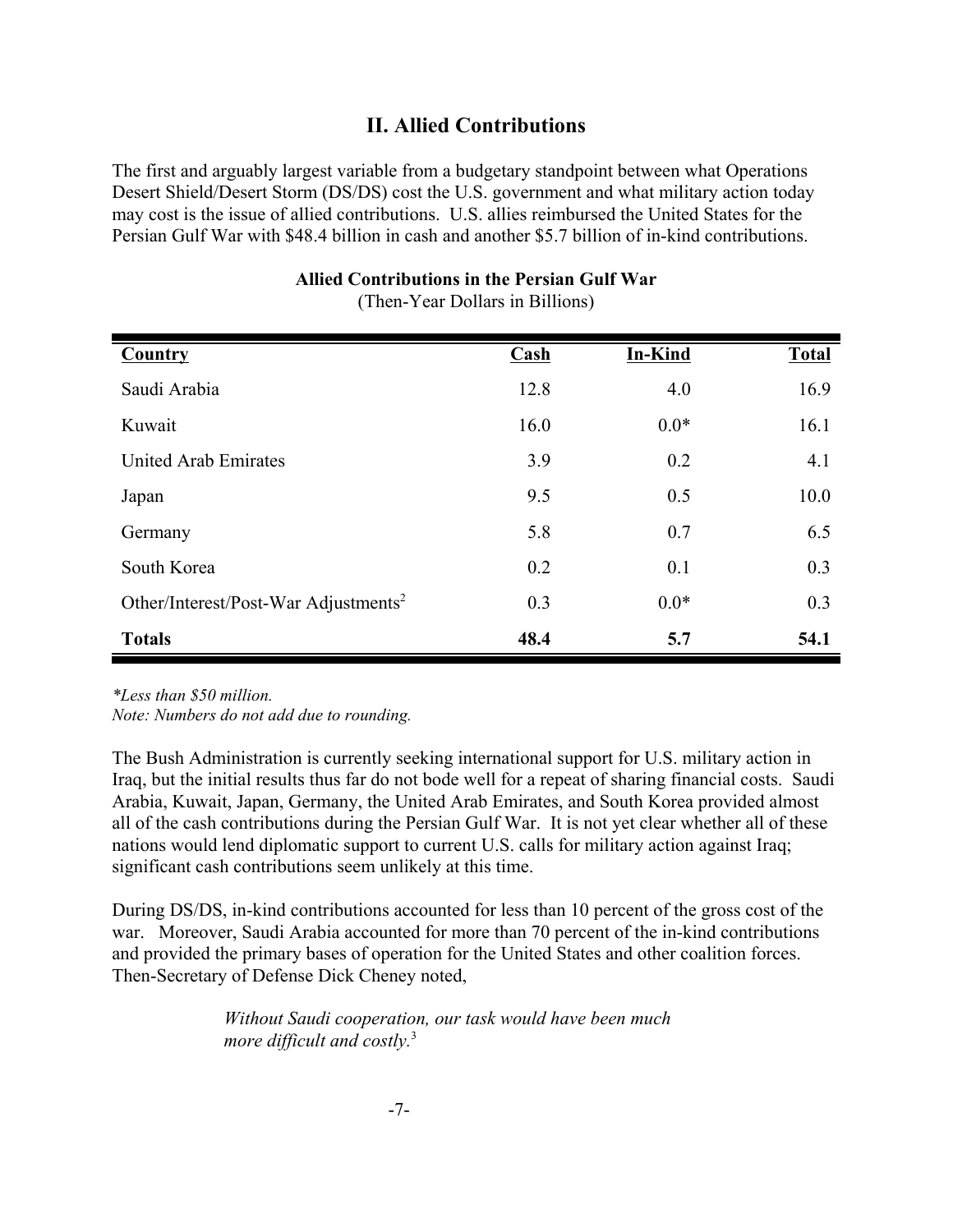The United States is still trying to ensure Saudi Arabia's diplomatic support for a new war with Iraq, but Saudi permission to permit U.S. forces to use its territory and airspace is apparently linked to whether the United States can obtain a U.N. Security Council resolution authorizing military force.<sup>4</sup> Given the uncertainty of U.N. Security Council approval, and lack of public Saudi support for unilateral U.S. military action against Iraq, it is premature to assume that Saudi Arabia would provide in-kind contributions.

In summary, the United States received substantial contributions that largely offset its costs for the Persian Gulf War. The outlook for similar contributions to a new military campaign against Iraq is much less promising.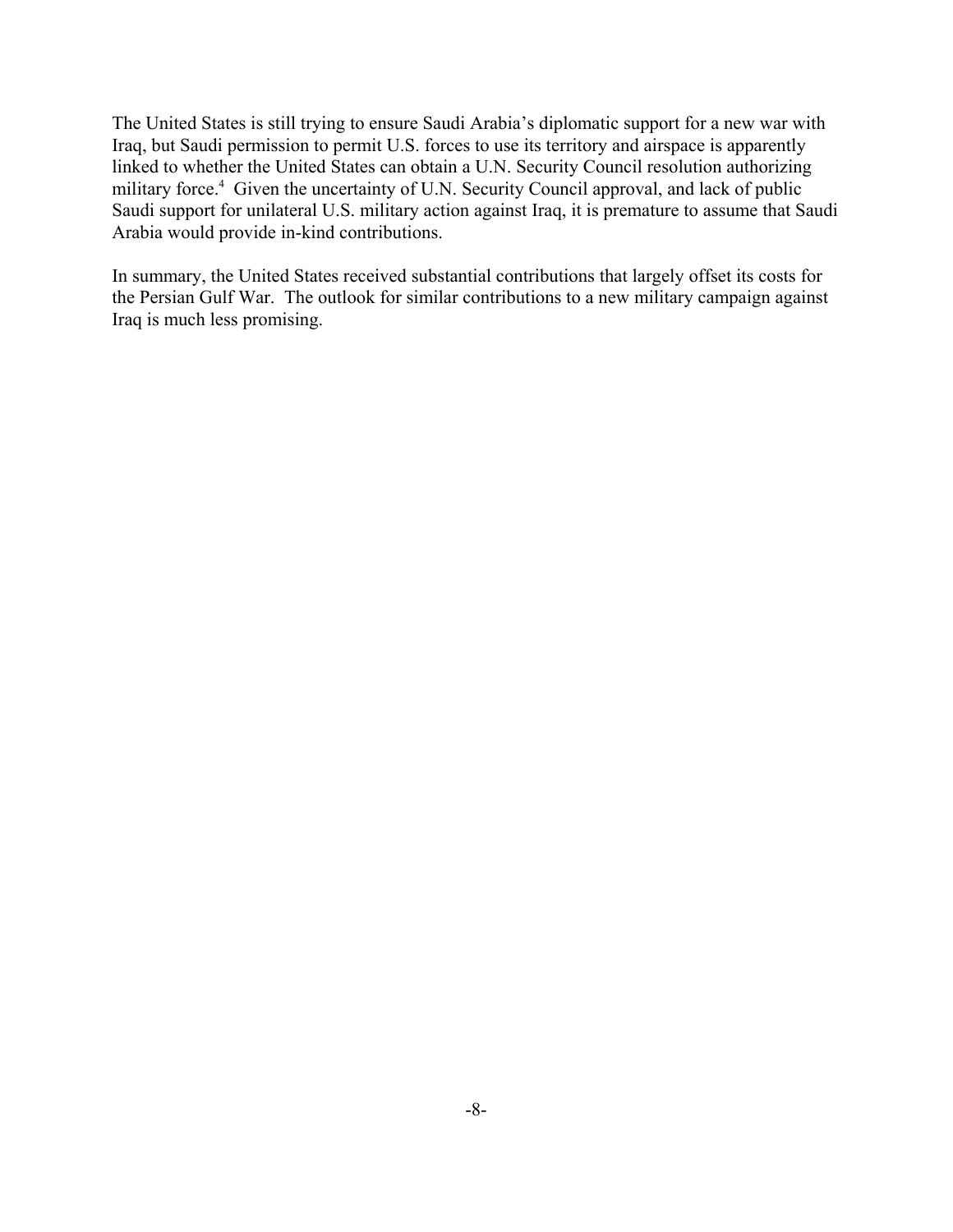## **III. Potential Differences Between DS/DS and Military Action Today**

The Persian Gulf War was divided into two different operations; a five and one-half month logistical buildup of personnel and equipment known as Operation Desert Shield, and a 43-day war known as Operation Desert Storm. Approximately 500,000 U.S. forces participated in cooperation with many different allies. On January 16, 1991, Desert Storm began with air and missile attacks. After about five weeks of intense bombing in Iraq and of Iraqi forces in Kuwait, air power continued to complement the ground attack initiated by coalition forces on February 23. In about 100 hours, Iraqi forces were routed from Kuwait. The United States called a ceasefire on February 27, 1991. (See *Appendix One* for a more detailed summary of the conduct of the war and the cost of the war by major categories.)

This section identifies potential differences between a war that may occur today and the Persian Gulf War, from the viewpoint of how these differences might affect costs. It is not intended to be a thorough military analysis nor is it intended to be a definitive list of differences. The intention is simply to highlight issues that may affect the total cost of military action against Iraq today compared to eleven years ago.

*Number of Troops* – The number of troops is a major factor in any cost estimate of potential military scenarios. The actual military goals of the operation would determine the number of troops required. According to press reports, the upper end of Pentagon war plans calls for 250,000 military personnel, or roughly half the number of U.S. forces used in Desert Storm.<sup>5</sup> Presumably, this level would be required if the goal is to gain territorial control of most of the country.

Press reports also indicate that the Pentagon is evaluating options requiring fewer troops. One reported option is a force built around 120,000 Army troops. Presumably, this represents four U.S. Army divisions and accompanying support units, and would be complemented by additional air and naval forces. Another option is for ground troops numbering about 70,000; presumably this ground force would also be complemented by air and naval forces. In these options, U.S. forces would direct action against selected critical targets and cooperate (to varying degrees) with anti-Saddam indigenous forces in Iraq.<sup>6</sup>

The fewer the troops, the lower the cost would be on a per-day basis, because fewer troops require less logistical support. However, the costs associated with a force of 250,000 personnel would not be assumed to be precisely half of the DS/DS force, because there are certain fixed costs involved in standing up any large military option. About 11 percent (\$4.6 billion in constant 2002 dollars) of the operational costs in DS/DS were fixed costs that were incurred in the process of standing up forces for combat.7

*Duration of Conflict* – It is virtually axiomatic that the duration of the conflict is a significant variable in the total cost of the operation. The longer U.S. forces are overseas for the buildup preceding the attack, the attack itself, or post-victory missions such as peacekeeping or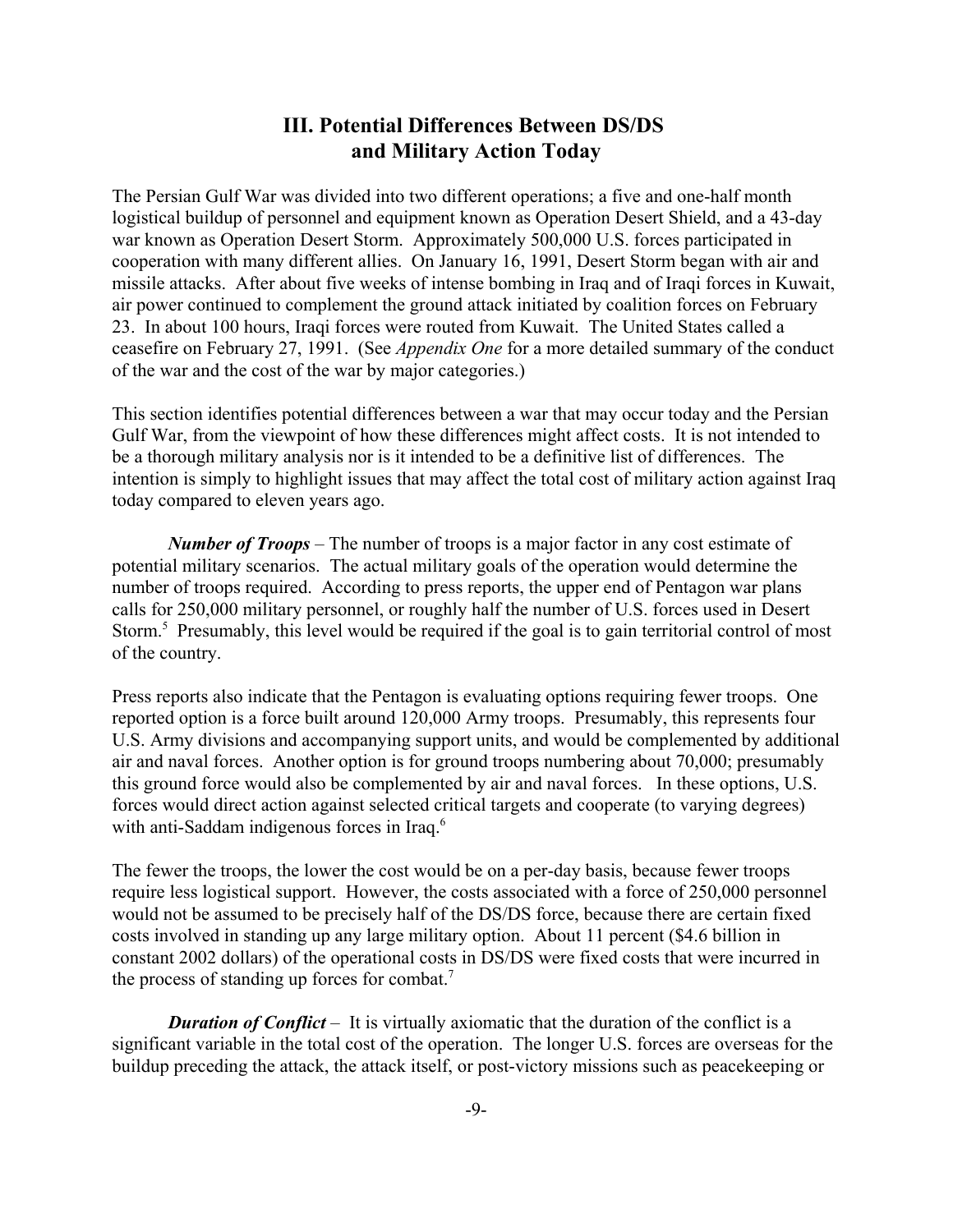nation building, the more logistical costs would mount. Even if the U.S. force today were half the size (or less) of the DS/DS force, a longer duration of combat operations would have a counterbalancing effect on the cost savings of a smaller force.

*Logistical Buildup* – In general, the cost of the logistical buildup is a modest cost variable in a large military operation compared to other factors such as the number of troops or the duration of the conflict.

During Desert Shield, sealift accounted for 95 percent of the transported cargo and equipment. While sealift is a much cheaper option than airlift on a cost-per-ton basis – airlift was about 12.5 times more expensive per ton than sealift during  $DS/DS - it$  also takes much longer.<sup>8</sup> To shorten the duration of the buildup, the Pentagon may rely more on the more expensive option of airlift rather than sealift, which could raise the cost of a buildup today relative to Desert Shield.

On the other hand, the United States. has increased the amount of pre-positioned assets and the number of fast sealift ships. Also, the U.S. military is now much better at sending equipment

## *Would a New Operation Desert Shield Go As Smoothly As the Last?*

Iraq made no effort to disrupt the buildup of U.S. and coalition forces that occurred during Desert Shield. If unhindered, the United States can provide logistical support more efficiently now than 11 years ago, and even if restricted to Kuwait, the buildup should not take the nearly six months it did during Desert Shield. However, Iraq may not stand by quietly in the event of a new buildup. While a head-on conventional attack is unlikely due to Iraq's degraded forces and the fact that Operation Southern Watch would deprive Iraq of the element of surprise, Iraqi covert operations or SCUD attacks are possible ways to disrupt a buildup of U.S. forces (see *Use of Chemical or Biological Weapons* for additional discussion).

From a budget standpoint, prolonging the logistical buildup drives up the cost of the operation.

and cargo in trackable containers, which both reduces unloading time and the time it takes to re-route equipment and cargo intheater. In fact, the *New York Times* has reported that equipment transports have already begun,<sup>9</sup> and the *Los Angeles Times* reports that the United States now has the wherewithal to equip 150,000 U.S. personnel in the Persian Gulf area by Christmas.<sup>10</sup>

Michael O'Hanlon, a noted defense analyst at the Brookings Institution, has argued that a buildup to support 250,000 combat troops could be completed in as little as three months if all goes well, but also notes that if the United States is confined to Kuwait as a basing area, it could take longer due to the limited availability of deep-water port capacity.<sup>11</sup>

*Basing Rights and Overflight Permission* – The United States has not yet acquired basing rights for the purpose of conducting military operations against Iraq in the countries that hosted U.S. troops during DS/DS, although Kuwait, Qatar, Bahrain, Oman, and the United Arab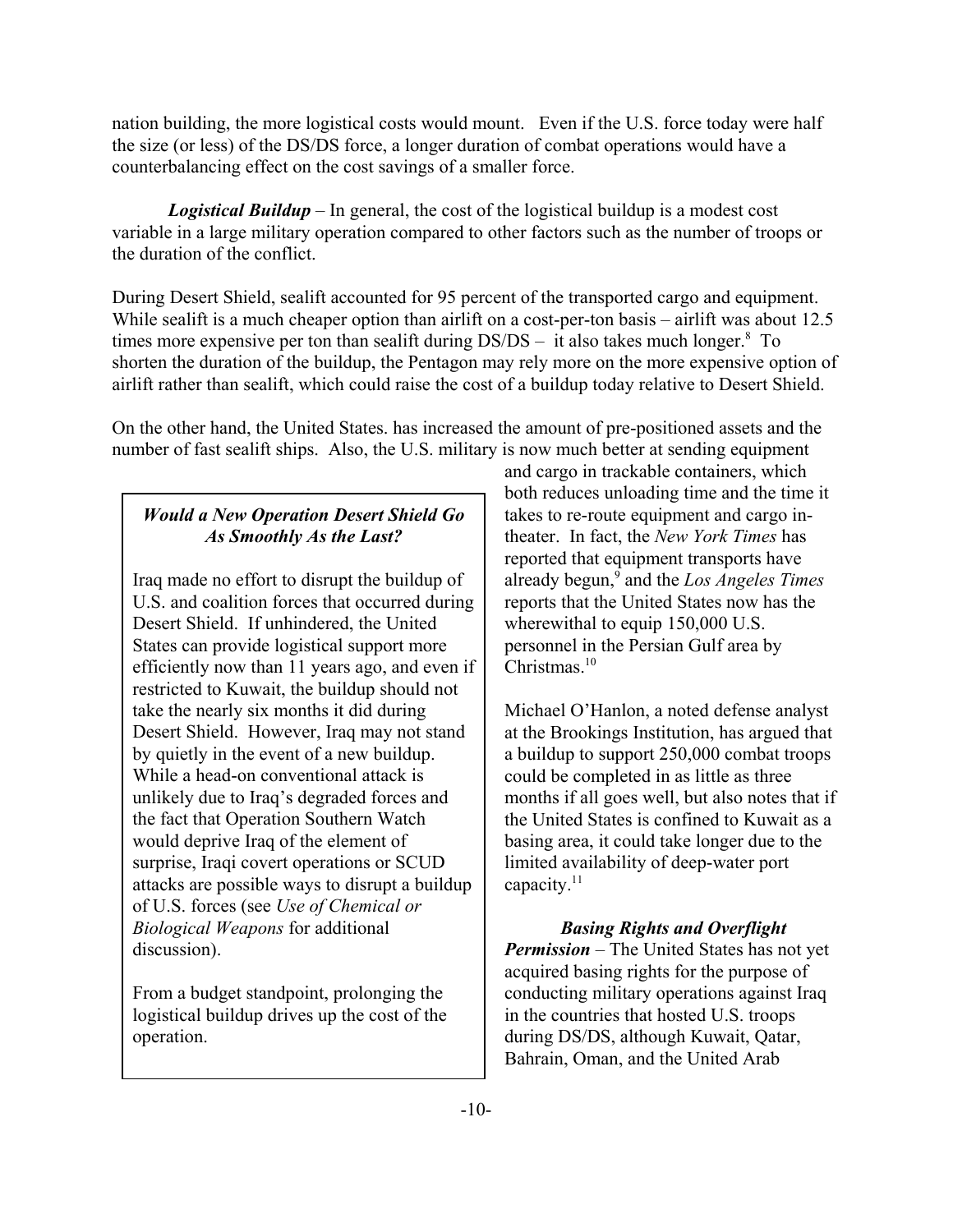Emirates all currently provide the U.S. pre-positioning and/or air base facilities. A key unknown is Saudi Arabia, which shares a long border with Iraq – thus providing U.S. military planners multiple land- and air-attack options – and has several deep-water ports that would expedite a logistical buildup of U.S. forces. Anthony Cordesman, a noted defense analyst at the Center for Strategic and International Studies, argues:

*Major improvements have taken place in the air bases in Bahrain, Kuwait, and Qatar since the time of the Gulf War, but the United States and its allies would still be seriously base-limited if Saudi Arabia did not make its [air] bases available. Access to Saudi air space would also be critical for overflights, staging offensive air formations, refueling operations, and attacking from a wide range of vectors.12*

Not having ideal basing and overflight rights would likely be an inconvenience rather than an insurmountable obstacle for a U.S. military operation against Iraq, but it could increase costs in several ways. If airbase rights are limited, it could constrain the number of sorties per day, prolonging the length of an air campaign. Limited basing and overflight rights could also require longer flights and constrain refueling areas, in turn driving up refueling operations and costs.

Limited basing rights could also limit the air routes the military takes into Iraq. Such limitations might permit Iraqi forces to better situate their anti-aircraft weapons, possibly prolonging U.S. air operations. (See *Ground Combat* below for discussion of the effect of limited basing rights on ground operations.)

Another variable from a budget perspective is that Turkey has expressed interest in cooperating with the United States but only under conditions, such as debt forgiveness. Turkey owes the United States approximately \$4 billion in total outstanding loans.13 Other regional countries may place similar conditions on their support. While these costs would not

### *Basing During the Persian Gulf War*

During the Persian Gulf War, the United States enjoyed basing in several countries adjacent to or near Kuwait and Iraq, including Turkey, Saudi Arabia, Qatar, Bahrain, Oman, Egypt, and the United Arab Emirates. In addition, it flew B-52 missions out of England and Spain, requiring overflight permission from many other nations. Even so, virtually all strike missions against Iraq or Iraqi forces in Kuwait required refueling. Most of these refuelings occurred over Saudi Arabia.

be considered a military cost by government accounting standards, forgiving Turkey's loans and making similar concessions to other nations to secure cooperation would still be a cost borne by the U.S. taxpayer.

As long as basing and overflight rights are no worse than an inconvenience to U.S. military operations, the cost impact would be minor to modest depending on the duration of the conflict. If, however, these rights are very limited and present the United States with such operational constraints that they prolong the conflict significantly, the cost impact is also significant.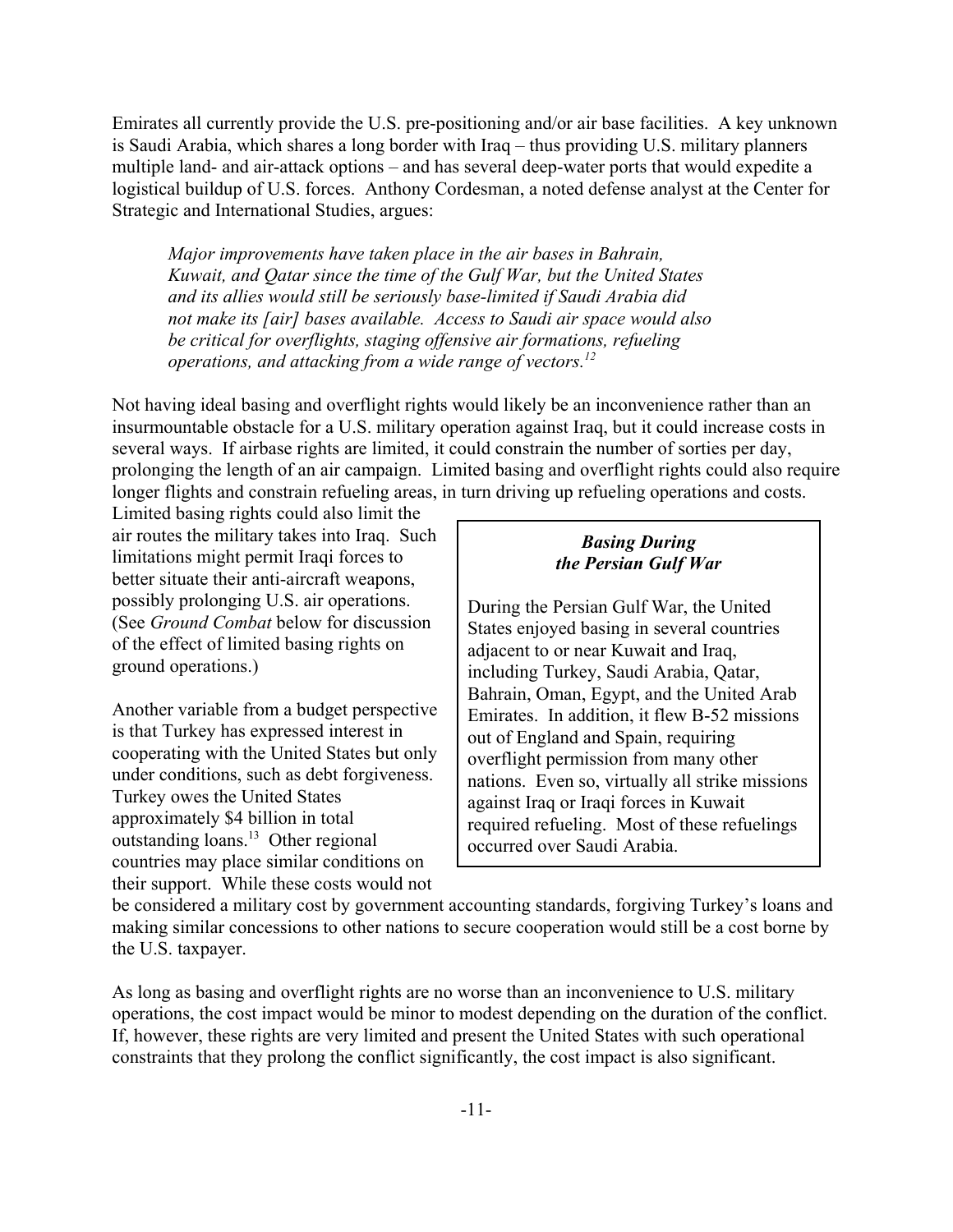*Capability of Iraqi Forces* – Iraqi force capabilities are truly a wild card in cost estimates. If Iraqi forces capitulate easier and more quickly than projected, military operations would be shorter than expected, resulting in lower costs. The converse is also true.

Desert Shield lasted almost six months, but Desert Storm was over in 43 days – a remarkably short war given that the United States was facing the fourth largest army in the world at the time. However, Desert Storm was an operation to eject Iraqi forces from a country they had invaded not long before. The allied air campaign in Desert Storm greatly reduced the combat effectiveness of the Iraqi forces defending Kuwait, and severed most lines of communication and supply routes from Iraq.

It is not clear how Iraq would defend its own territory, but presumably it would have several advantages it did not have in Desert Storm. It has seen U.S. forces in action, and theoretically could use the "lessons learned" from its poor performance during DS/DS to avoid repeating the same tactical mistakes. For example, rather than having large numbers of troops dispersed unprotected in the desert, Iraq could concentrate its forces in urban areas. This strategy would almost certainly be ultimately futile,<sup>14</sup> but it could force the United States to fight in Iraqi cities, potentially slowing the pace, and thus increasing the duration, of U.S. operations. In essence, Iraqi forces would capitalize on our desire to avoid civilian casualties by using their own citizens as hostages to limit U.S. fighting capability.

In addition, on its own territory, and with years to prepare, Iraqi forces may better assure their logistical support. The Iraqis would be falling back on their own lines of communication, while we would be extending ours. Protecting their own territory could also conceivably boost the morale of Iraqi troops, improving fighting efficiency.

The table below compares the 1990 Iraqi force prior to Desert Storm with the most recent, unclassified estimates of the force as of  $2000/2001$ :<sup>15</sup>

|                                     | <b>August 1990</b> | 2000              |
|-------------------------------------|--------------------|-------------------|
| Army Personnel                      | 955,000            | 375,000           |
| <b>Republican Guard Personnel</b>   | 150,000            | $60,000 - 80,000$ |
| Tanks                               | $5,000+$           | 2,200             |
| Artillery Pieces greater than 100mm | $5,000+$           | 1,900             |
| Combat Aircraft                     | 700                | 310               |

#### **Iraqi Forces: Then and Now**

This table does not reflect other important but intangible factors, such as the quality of the equipment or the training Iraqi forces receive. Press reports indicate that many U.S. defense analysts believe that Iraqi forces today are significantly less effective than immediately prior to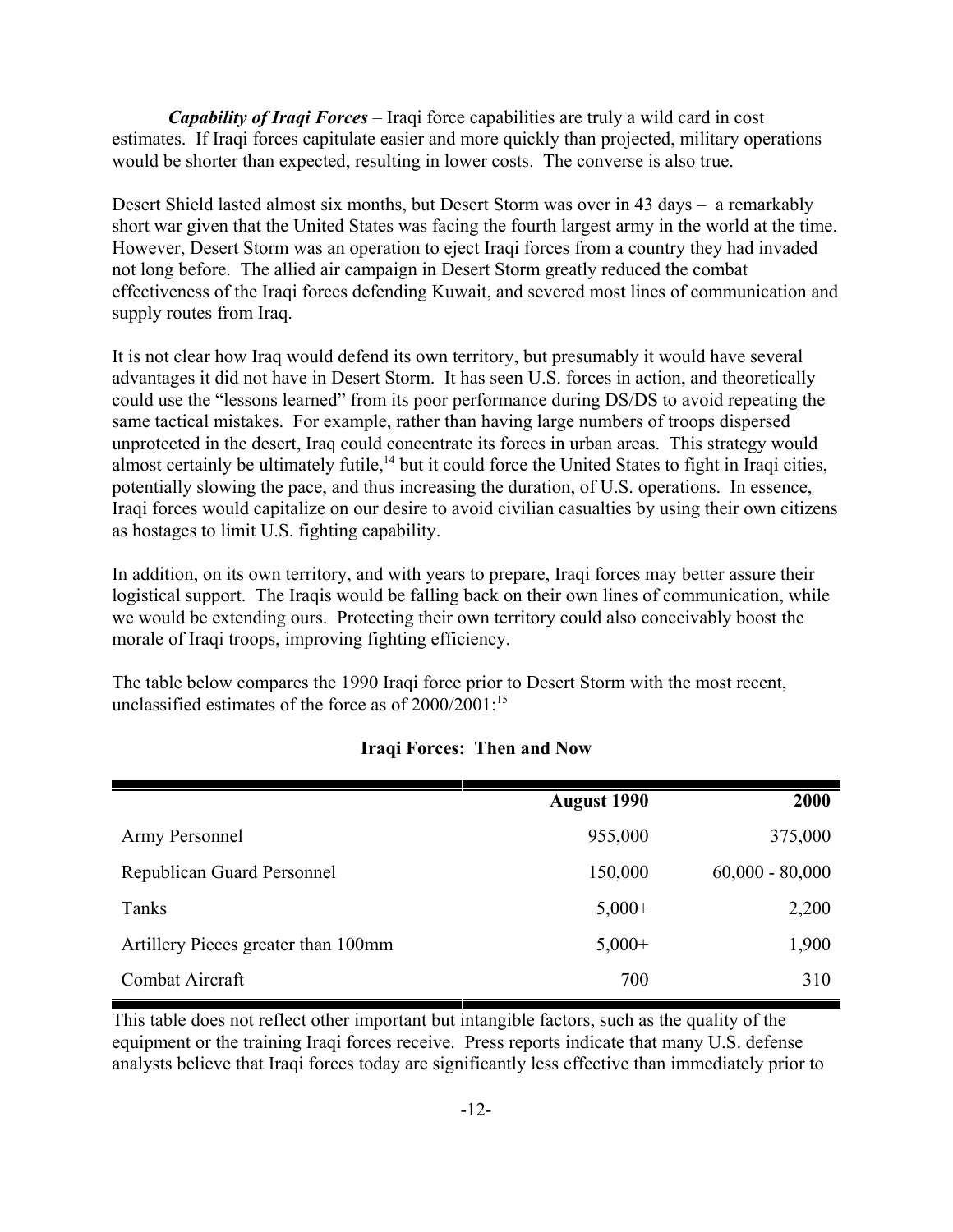Desert Storm. Any possible advantages that Iraq may possess as a result of "lessons learned" from 1990/1991 have to be considered in light of the significant deterioration of Iraqi forces caused by the loss in the Persian Gulf War and the ensuing trade sanctions.

*Ground Combat* – Major ground combat typically requires far greater numbers of personnel than air operations and thus costs much more in logistical support. Actual ground combat in Desert Storm lasted only 100 hours. However, the buildup and support of sizable U.S. ground forces during the five and one-half months of Desert Shield was also a major cost driver of the Persian Gulf conflict. If the logistical buildup and massing of troops is shortened relative to Desert Shield, it would result in cost savings compared to Desert Shield.

U.S. ground combat forces would have a decisive qualitative advantage over Iraqi ground forces. Limited basing options for U.S. ground forces may not seriously impede the entry of combat troops into and through Iraq directly; but limited basing options may restrict the number of main and alternate supply routes, thus making them more predictable and more vulnerable to Iraqi interdiction. On the other hand, reliance on ground supply routes could be alleviated by the use of airlift on captured airfields closer to the forward edge of the battle area. Still, it is possible that Iraq could have some limited success in harassing supply routes, thus prolonging the rate of operations, and in turn, the costs.

The number of troops, the length of time spent in the theater, and the duration of actual combat operations are the principal cost factors which determine how large a role ground forces have in total operational costs.

#### *Urban Warfare*

There is little doubt among most U.S. defense analysts that the U.S. military could decisively defeat Iraqi forces, even Iraqi forces entrenched in urban areas (see discussion in *endnote 14*). The question is how long it would take. If Iraqi forces entrench themselves in urban areas, holding innocent civilian Iraqis hostage, the United States could still defeat them. The U.S. qualitative advantage in leadership, training, precision weapons, equipment, and night vision gives the United States a decisive edge.

However, to avoid both U.S. and Iraqi civilian casualties, such urban warfare could be a painstaking process relative to the lightning quick 100-hour ground operation during Desert Storm. As discussed, prolonging operations drives up costs.

*Human Costs* – This is the most dreadful cost of war, but it cannot be calculated in financial terms and is therefore outside the scope of this study.

*Use of Chemical or Biological Weapons* – Much of the justification for invading Iraq is to seize or destroy Iraq's weapons of mass destruction and the facilities to build them. The Central Intelligence Agency believes that Iraq may have hidden from U.N. inspectors 6,000 chemical munitions.16 In addition, the DoD reports that U.N. inspectors found traces of a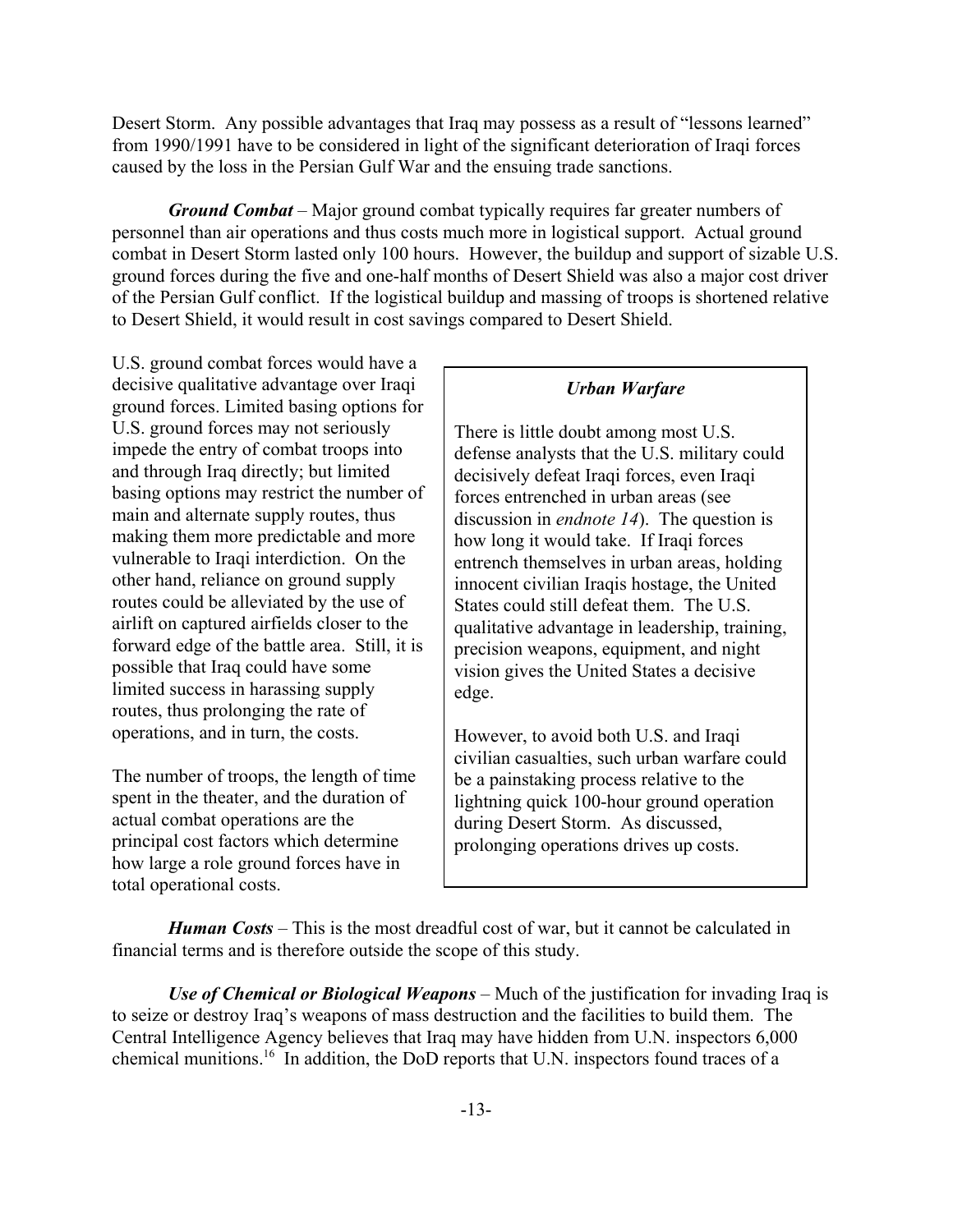chemical agent in 1998 on Iraqi ballistic missile warheads.17 There thus seems to be little debate that Iraq does possess chemical weapons that could be used against U.S. forces.

The evidence is also clear that Iraq had a clandestine biological weapons program for years prior to the Persian Gulf War and that it continues today. What is unclear, however, is whether Iraq has developed a biological weapon that is militarily useful or can be delivered effectively by a ballistic missile or an unmanned aerial vehicle.

Finally, there is no disagreement that Iraq continues to try to develop a nuclear weapon. However, there is disagreement about how close the Iraqis are to obtaining a nuclear weapon, or how long it would take to construct a weapon should Iraq be able to obtain weapons-grade fissile material.

### *Chemical/Biological Weapons*

The temptation for Iraq to use weapons of mass destruction may be greatest when U.S. troops are building up. During this period, troops are relatively concentrated in a finite area, not easily mobile, and may not be at optimal readiness. Once combat begins, U.S. forces are dispersed and mobile, so even if Iraqi delivery of chemical or biological weapons is relatively accurate, U.S. forces have the ability to avoid the impact areas and take protective measures.

Iraq did not use any weapon of mass destruction against U.S. or coalition forces in the Persian Gulf War, even though it at least had chemical weapons available. Some argue that the threat of massive retaliation by the United States deterred Iraq from using these weapons during the Persian Gulf War. Such a threat may again deter Iraq from using them in a new conflict. However, many believe that if the purpose of U.S. military action against Iraq is regime change, Saddam Hussein is more likely to order the use of such weapons. If so, a weapon of mass destruction effectively delivered could greatly complicate the U.S. military operation.

The use of weapons of mass destruction is a wild card for estimating costs. Since the Persian Gulf War, the U.S. military has made great strides in training its personnel to operate while under attack from chemical or biological weapons. Fortunately, current U.S. military personnel have not experienced a chemical or biological attack under combat conditions, so it is difficult to know the exact effect on U.S. combat operations. It seems reasonable to assume that such attacks would impede U.S. operations, but that these obstacles would be overcome. The possible use of these weapons, however, also raises the prospects that casualties could be higher than in the Persian Gulf War.

*Air Combat* – During Desert Storm, the air campaign was a distinct phase, and air power continued to complement the 100-hour ground campaign. While this model may hold true in a new war against Iraq, an alternative would be to shorten the air war considerably or simply start the air campaign in conjunction with the ground campaign to gain the element of surprise in "blitzkrieg" fashion. Such a tactic may reduce the chances for Iraq to use weapons of mass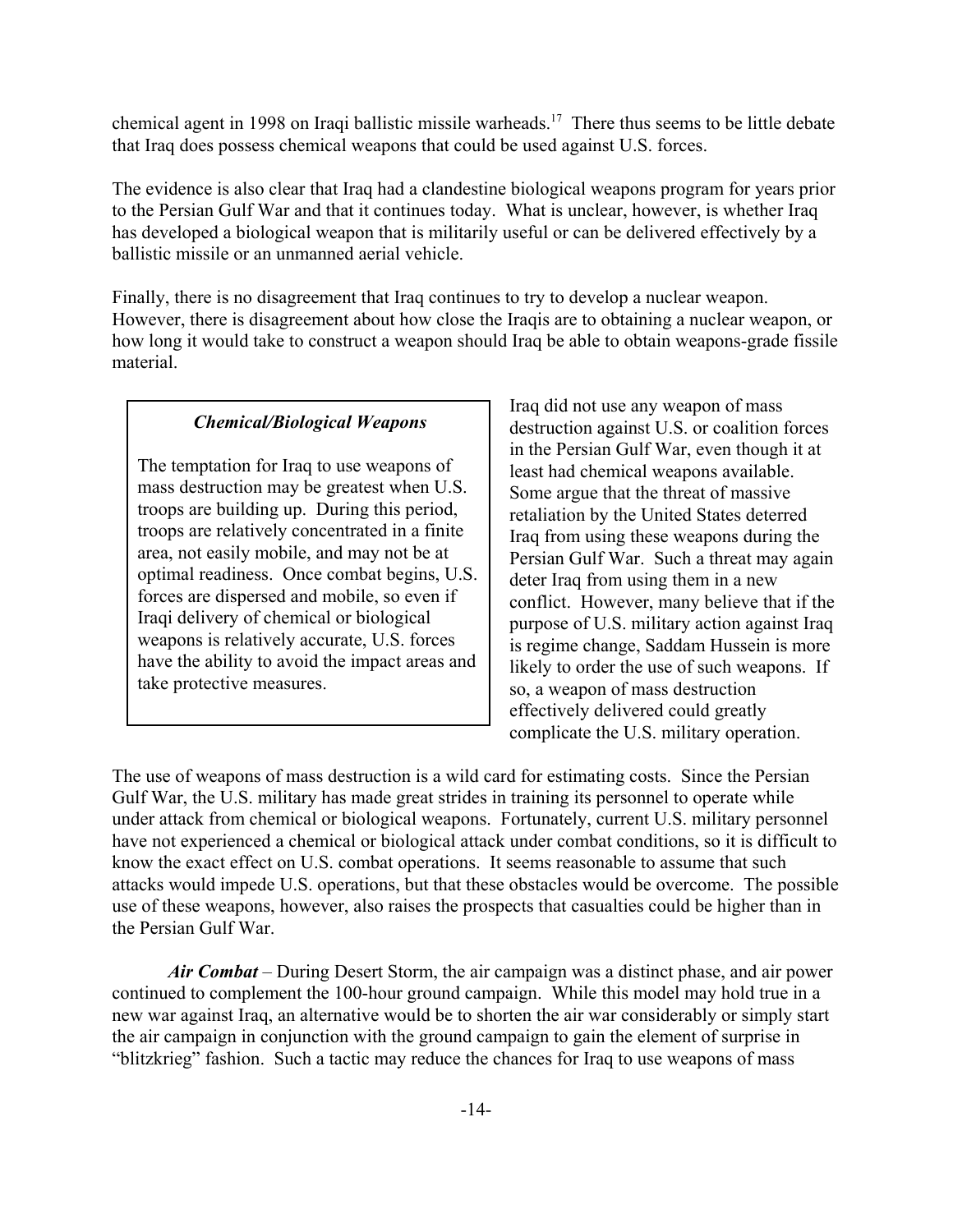destruction effectively against quickly dispersed, mobile troops.

While Desert Storm highlighted the potential of precision-guided munitions, 92.5 percent of all bombs and missiles used during Desert Storm were unguided. Yet, as the following table indicates,18 the 7.5 percent of precision-guided munitions used accounted for 84.0 percent of the total munitions cost – essentially an inverse relationship of numbers procured to cost.

| <b>Weapon Type</b>    | <b>Number</b> | % of Total Used | $Cost*$   | % of Total Cost |
|-----------------------|---------------|-----------------|-----------|-----------------|
| <b>Unguided Bombs</b> | 210,004       | 92.5%           | \$432.0   | $16.0\%$        |
| Guided Bombs          | 9,342         | $4.1\%$         | \$298.2   | 11.0%           |
| Missiles**            | 7,819         | $3.4\%$         | \$1,973.8 | 73.0%           |
| <b>Totals</b>         | 227,165       | 100.0%          | \$2,704.0 | 100.0%          |

## **Precision vs. Non-Precision Weapons in the Air Campaign of Desert Storm**

*\*Measured in millions of 1990 constant dollars.*

*\*\*Includes surface-to-air missiles, anti-radiation missiles, and cruise missiles.*

It is unlikely that the United States would repeat the Desert Storm ratio of guided to unguided munitions in renewed conflict with Iraq for several reasons:

1) The percent of precision-guided weapons increased from less than eight percent in Desert Storm to 35 percent during Kosovo to 56 percent during Afghanistan.<sup>19</sup> U.S. Air Force doctrine is clearly relying more and more on precision weapons.

2) If combat is focused in or near urban areas, and U.S. policy is to minimize Iraqi civilian casualties and collateral damage, use of precision-guided munitions would become even more compelling.

3) If speed of operations is important, U.S. military planners would prefer to use precision-guided munitions against "high value" targets – such as command facilities, bridges, military storage facilities, and areas suspected as sources of weapons of mass destruction development – to ensure destruction of these targets as quickly as possible.

During the Persian Gulf War, the average cost of a Navy Tomahawk was \$3.6 million per copy in constant 2002 dollars, and it is about \$2.3 million per copy today – a decrease of about 35 percent.20 However, while the per unit cost of precision guided munitions and missiles has decreased significantly since Desert Storm, these weapons are still much more expensive than unguided weapons. For this reason, the cost per tonnage of bombs and missiles expended could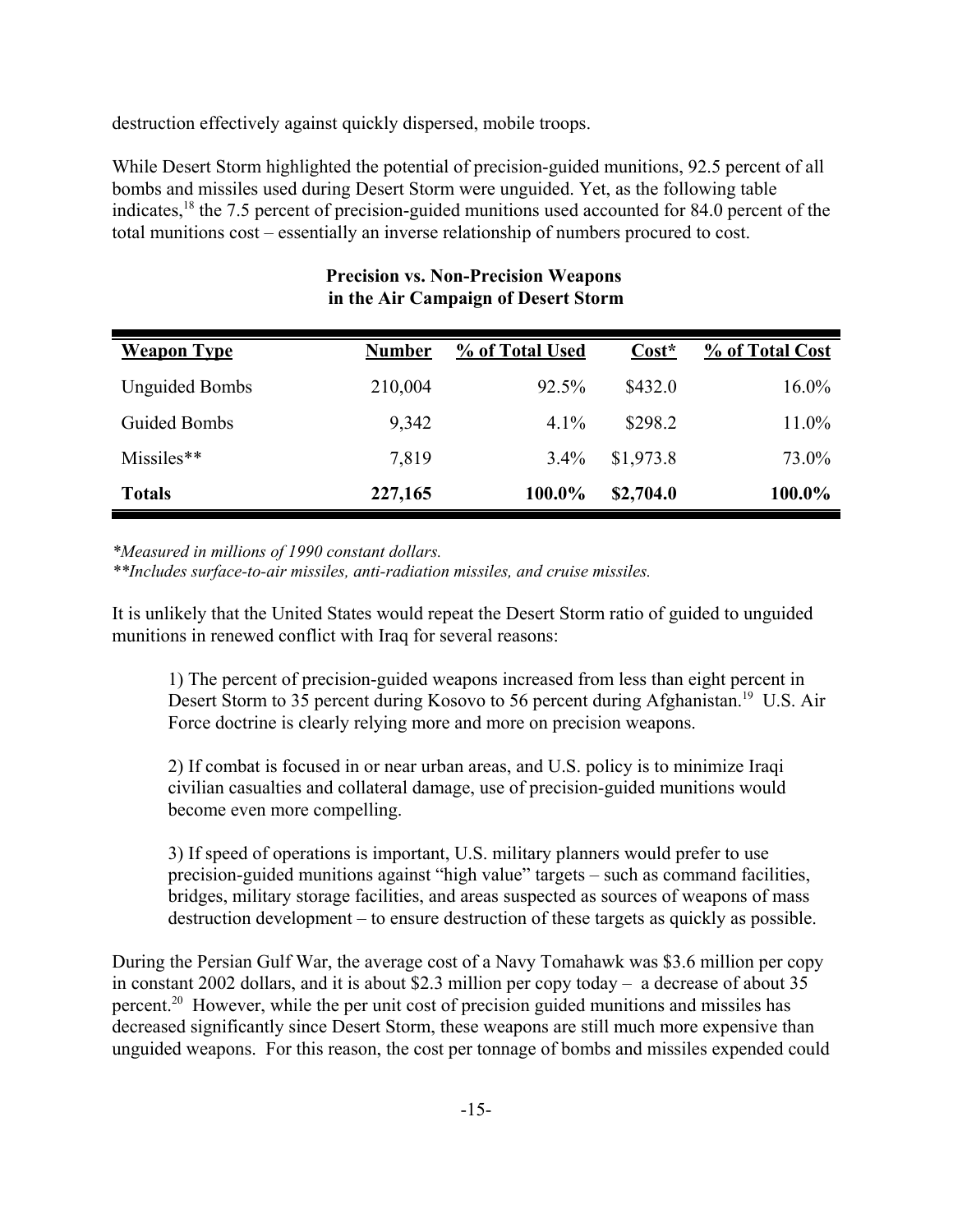be significantly higher than it was during Desert Storm.

Of course, the effectiveness of precision guided weapons should decrease the volume of bombs and missiles required to eliminate enemy targets, thus offsetting to some degree the increase in per-unit cost. A key cost factor would thus be the total number of targets. As discussed previously, the Iraqi force has many fewer tanks, armored personnel carriers, and large artillery pieces than it did during Desert Storm, lowering the "tactical" target set. The Iraqi combat forces also may not be in the open desert as they were in Desert Storm, but rather in places either more difficult to bomb or so near civilian populations that the United States would be reluctant to bomb them. While this may shorten the air campaign and its cost, it would also mean that Iraqi forces would not be as degraded by an air campaign as they were in Desert Storm, suggesting that a ground campaign may be more difficult, prolonging both its duration and cost.

On the other hand, while "tactical" Iraqi targets like troops and tanks could be fewer, the "strategic" target list – command facilities, critical infrastructure sites, facilities connected with production or storage of weapons of mass destruction – could be comparable to or larger than it was during Desert Storm. Former U.N. weapons inspector David Kay and others have testified that there were more facilities involved with Iraq's weapons of mass destruction programs than the United States knew about during Desert Storm, and these largely escaped bombing. In addition, Iraq has probably added to this list since December, 1998 when Iraq barred the U.N. from conducting further investigations. $21$  The size of the total target list is thus difficult to determine.

#### *Investment*

Procurement and research funding during DS/DS totaled \$8.4 billion (\$10.1 billion in constant 2002 dollars), even though the conflict came virtually on the heels of the largest peacetime buildup of the military in U.S. history. Given the high cost and low stocks of precision guided munitions and missiles, the successful use of Unmanned Aerial Vehicles (UAVs) in Afghanistan, and the potential need to protect against chemical and biological weapons, it may be likely that investment costs could approach or surpass Desert Storm levels even if the force is much smaller. This is thus a modest to significant cost variable.

The cost of air combat is linked to the number of missions flown and the duration of the conflict. It is also dependent, though, on the amount of precision-guided munitions used. Various indicators point to significantly increased use of precision-guided munitions in recent U.S. combat operations compared to the Persian Gulf War. This could be a modest cost factor variable in estimating the costs of a new conflict.

*Exit Strategy* – The demobilization of U.S. troops began almost immediately after the United States and Iraq agreed to a formal cease-fire on March 3, 1991. The United States led the effort to establish Operation Northern Watch to protect anti-Saddam Kurds in April 1991, and Operation Southern Watch was established to protect Iraqi Shiites in August 1992. Even so, by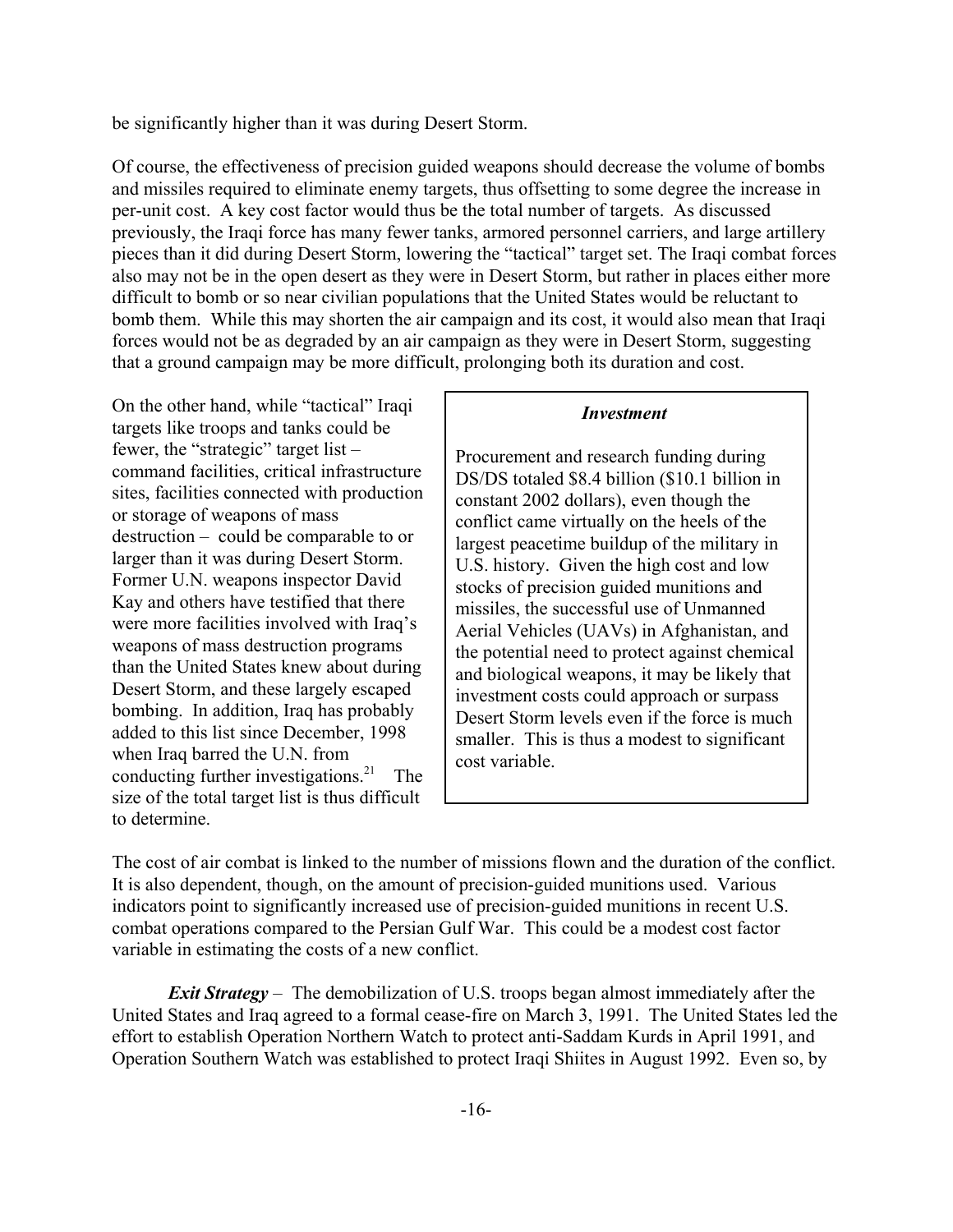the end of September 2002, only 25,000 U.S. forces remained in the area. Since the U.S. policy at the time was limited to ejecting Iraq from Kuwait, and not toppling Saddam Hussein, the United States saw no reason to station large numbers of troops in the area. The United States has spent approximately \$8 billion on the no-fly zones and aid to Kurds since the end of the Persian Gulf War. $22$ 

This model of a quick drawdown of forces would probably not apply to an invasion of Iraq that results in a regime change. U.S. troops may remain in Iraq in large numbers for an extended period of time after victory. James Webb, former Secretary of the Navy during the Reagan Administration, argues that an American occupation force as large as 50,000 could have to stay in Iraq for 30 to 50 years after the initial military victory. He further argues:

## *In Japan, American occupation forces quickly became 50,000 friends. In Iraq, they would quickly become 50,000 targets.23*

In addition, given the logistical and other constraints of the military forces of U.S. allies to operate far from their own nations, it may be unlikely that the bulk of peacekeeping forces would come from allies, as is now the case in Bosnia and Kosovo.

If U.S. forces are required to stay in Iraq in sizeable numbers for an extended period of time, it is a significant cost variable. Even if the initial combat force that ousts Saddam Hussein is half the size or less than the DS/DS force, this variable could cause the military costs of a new war with Iraq today to ultimately exceed the Persian Gulf War. Moreover, if these U.S. forces are in an openly hostile environment, costs would be even greater due to the need for a higher level of protection and operational tempo for the forces. It is beyond the scope of this report to estimate those costs.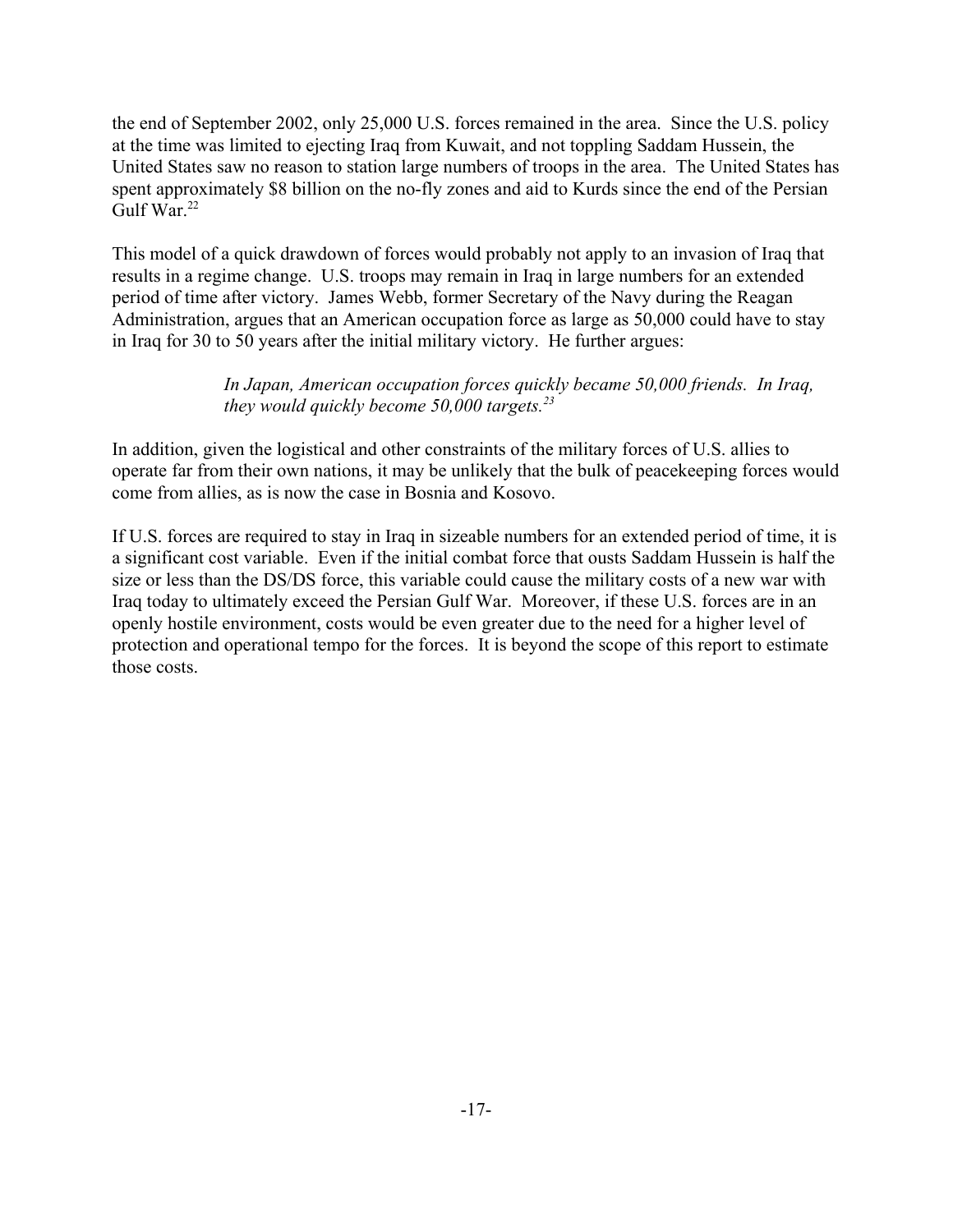## **IV. Estimates of Costs of A New War with Iraq**

#### *Discussion of Cost Estimating Options*

The ideal way to estimate the cost of a U.S. attack on Iraq to overthrow Saddam Hussein would be to use DoD-approved cost models and "plug in" to these models exact levels of forces, timelines of buildup and combat, and amounts of equipment and munitions. For example, if we know one Army heavy armored division would be used, and its cost is \$3.0 billion per year, a lot of guesswork is eliminated. However, the DoD cost models are classified, and predicting precise levels of forces, timelines, equipment, and munitions are beyond the scope of this analysis.

Instead, this analysis attempts to provide estimates for two different generic scenarios based primarily on cost data from DS/DS (see *Appendix Two* for explanation and discussion of estimating methodology). New War Scenario A involves a total of 250,000 U.S. personnel, and is intended to be representative of the reported upper range of Pentagon planning. Scenario B assumes a total force of 125,000 personnel, and is intended to be representative of options involving much smaller numbers of ground troops that work (at least partly) in tandem with indigenous anti-Saddam Iraqi forces.24 Within each scenario, actual combat operations are assumed to last either 30 or 60 days, and separate cost estimates are provided.

These scenarios are inherently and admittedly speculative, as are all cost estimates, and thus the estimates are not definitive. Rather, they are provided as a starting point for discussion about possible levels of spending under specific assumptions. It is also hoped that *Part III* of this report prompts discussion on how different cost variables could affect the final cost of any U.S. military action

#### *Advantages of DS/DS Data*

Using DS/DS cost data does provide advantages. It is readily available, and is based on actual combat experience 11 years ago against the same enemy. The expected theater of operations would be very similar. Any new war with Iraq is certain to be much larger than our recent engagements in Kosovo and Afghanistan, even if the lower end of reported manpower levels are assumed. This arguably makes DS/DS data very relevant even if it is 11 years old.

Also, the use of the DS/DS data can help avoid the inherent pitfalls of anyone outside the actual military planners themselves in trying to predict precise levels of specific types of military forces, equipment, and munitions. Thus, using DS/DS cost data is in many ways preferable to other alternatives as long as the limitations of the data are understood.

See *Appendix Two* for further discussion.

against Iraq. The cost of any new hostilities with Iraq may or may not affect congressional support for such action, but many Members of Congress have indicated a desire to have some notion of the costs.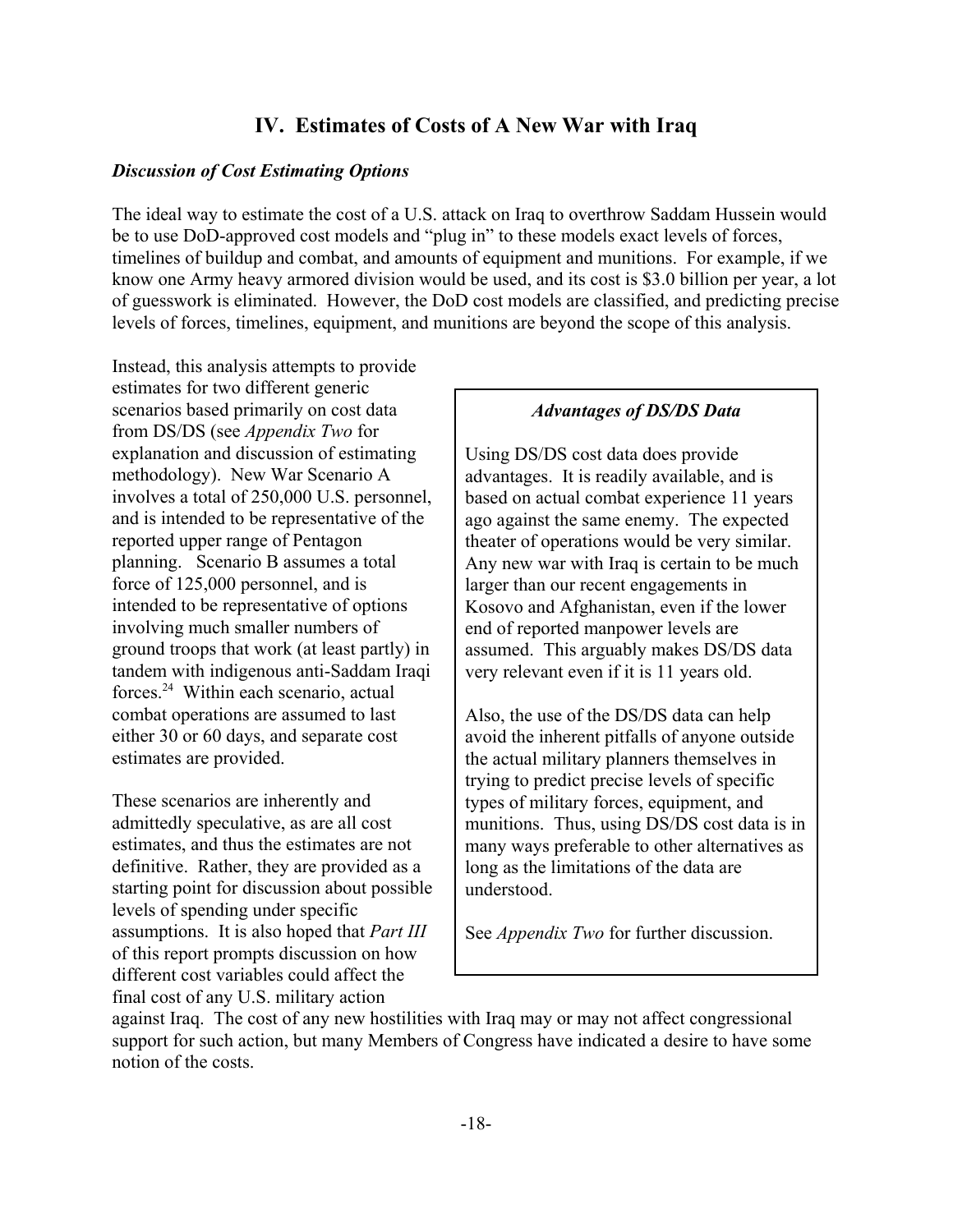## *New War Scenario A: U.S. Military Forces Total 250,000*

The manpower assumptions used in New War Scenario A are based on press reports and thus do not represent official Pentagon planning.<sup>25</sup> As discussed, the number of troops is a significant cost variable; if the numbers of forces assumed changes significantly, the estimates provided here would change commensurately. The other principal assumptions are discussed after the table. Assumptions are also discussed in greater detail in *Appendix Two*.

| <b>Cost Category</b>          | <b>DS/DS</b> | <b>30 Days of Combat</b> | <b>60 Days of Combat</b> |
|-------------------------------|--------------|--------------------------|--------------------------|
| Airlift/Sealift (Buildup)     | 10.6         | 6.6                      | 6.6                      |
| Personnel & Personnel Support | 21.5         | $11.3 - 13.4$            | $11.3 - 13.4$            |
| Operating Support & Fuel      | 32.2         | $14.6 - 19.0$            | $18.6 - 24.1$            |
| Investment                    | 10.1         | 10.1                     | 10.1                     |
| All Other                     | <u>5.6</u>   | <u>5.6</u>               | <u>5.6</u>               |
| <b>Total Costs</b>            | 79.9         | $48.3 - 54.7$            | $52.2 - 59.8$            |

#### **New War Scenario A: 250,000 U.S. Military Personnel** (Constant 2002 Dollars in Billions)

*Note: Numbers do not add due to rounding.*

*Source: House Budget Committee Democratic Staff (see Appendix One for explanation of cost categories used and Appendix Two for further explanation and discussion of methodology).*

The primary reason that New War Scenario A is estimated to cost less than the Persian Gulf War in the buildup, personnel, and operating accounts is that U.S. forces are assumed to be one-half of the size of the force used during DS/DS. This analysis assumes that this would:

1) lower buildup costs because the United States would transport less personnel and equipment in and out of the theater of operations;

2) decrease personnel and personnel support costs by approximately one-half;

3) reduce the amount of equipment and weapons that would be needed, thus reducing maintenance and reconstitution costs; and

4) reduce fuel consumption.

Although the buildup is assumed to be two and one-half months less in New War Scenario A than it was during DS/DS, the analysis assumes that personnel stay in the theater of operations the same amount of time as they did during DS/DS. This effectively assumes that U.S. personnel would stay at or near full force for two and one-half months after Saddam Hussein is ousted, and then begin a demobilization schedule that parallels the Persian Gulf model starting with the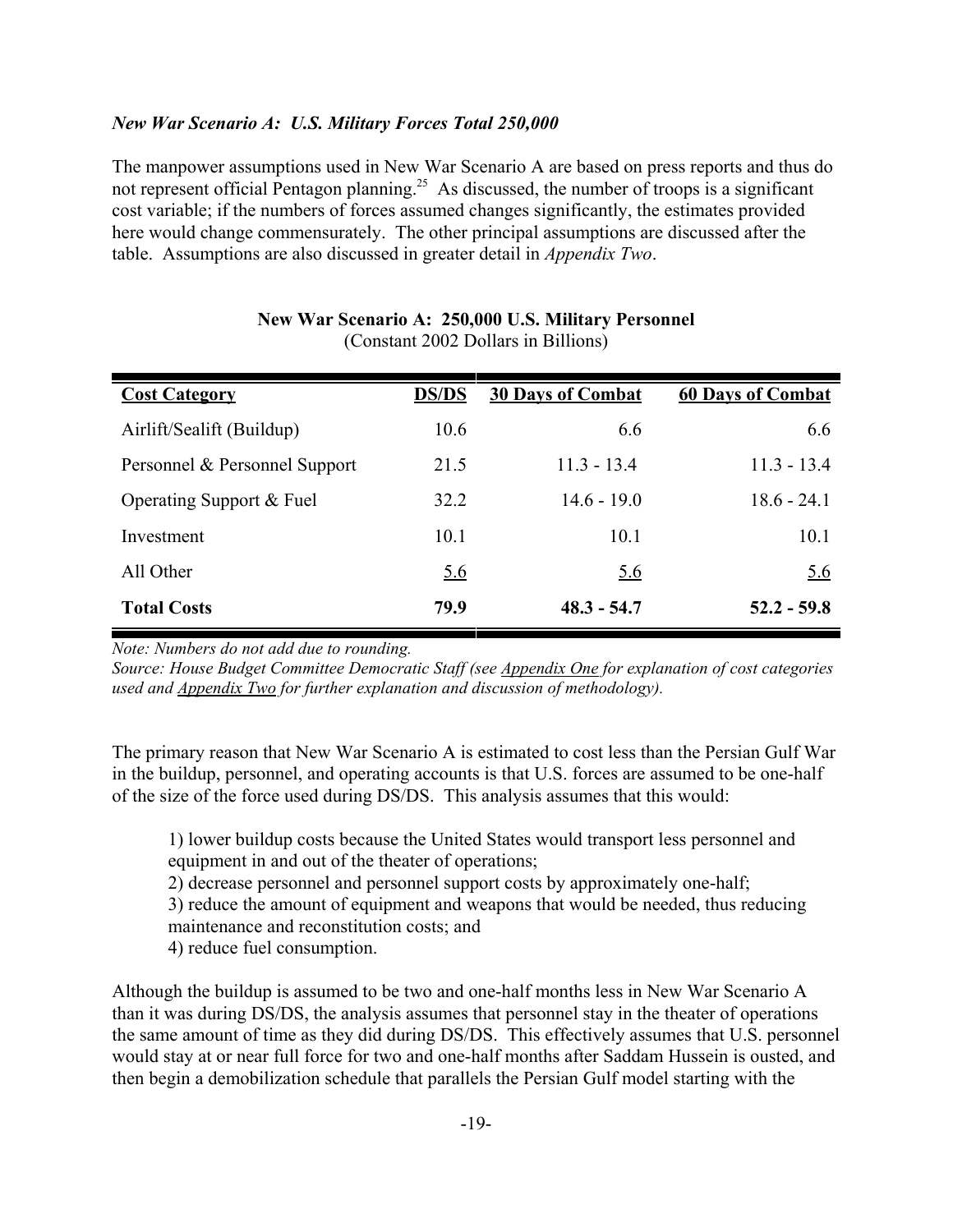signed peace accord. This seems a prudent assumption given that the mission of regime change would likely not permit rapid demobilization beginning immediately after victory as was the case in the Persian Gulf War.

The 30-day and 60-day combat scenarios chosen are based on the analysis in *Part III* of this report. Iraqi forces are undoubtedly smaller and less prepared than they were when they were expelled from Kuwait. It is also generally recognized that U.S. forces are more capable now than they were 11 years ago.

On the other hand, Iraqi forces may have some advantages defending their own country that they did not have in DS/DS. Because Desert Storm took 43 days, this analysis assumed one combat scenario that would be a bit more rapid and one scenario that was a bit slower.

The duration of the conflict is assumed to affect only operating support and fuel consumption, and not the other cost categories. The difference between 30 and 60 days of combat operations under Scenario A is \$4.0 billion, a relatively modest difference. However, a recent analysis by the Congressional Budget Office determines that the cost of Army personnel in Kosovo is much higher in real terms than it was during DS/DS.<sup>26</sup> This potential real increase in cost is reflected in both the personnel support and operating support categories, and is

### *Investment and Other Costs*

Despite the smaller force size, investment (procuring weapons and weapon upgrades using procurement and research and development funding) is assumed to equal the level of DS/DS. This is primarily due to the assumptions that the United States would have a much greater reliance on more expensive precision-guided munitions than it did during Desert Storm, and that the military is taking action on the heels of the war in Afghanistan rather than the heels of the largest peace-time buildup in U.S. military history.

Other costs are assumed to also equal the DS/DS level, primarily due to intelligence requirements (see *Appendix Two* for further discussion).

the reason for showing a range in these two categories in the table (See *Appendix Two* for further discussion).

The analysis assumes that U.S. military operations would not be hindered by overly constrained basing or overflight routes, and the war generally proceeds at an operational tempo similar to that in the Persian Gulf War.

Notably, the estimates for New War Scenario A do not assume the following:

– any occupation costs or post-conflict assistance to Iraq, primarily because it is beyond the scope of this particular report to credibly provide estimates;

– any use of weapons of mass destruction against U.S. forces, or any casualties not comparable with the Persian Gulf conflict;

– any non-military costs related to convincing other nations to support U.S. action, such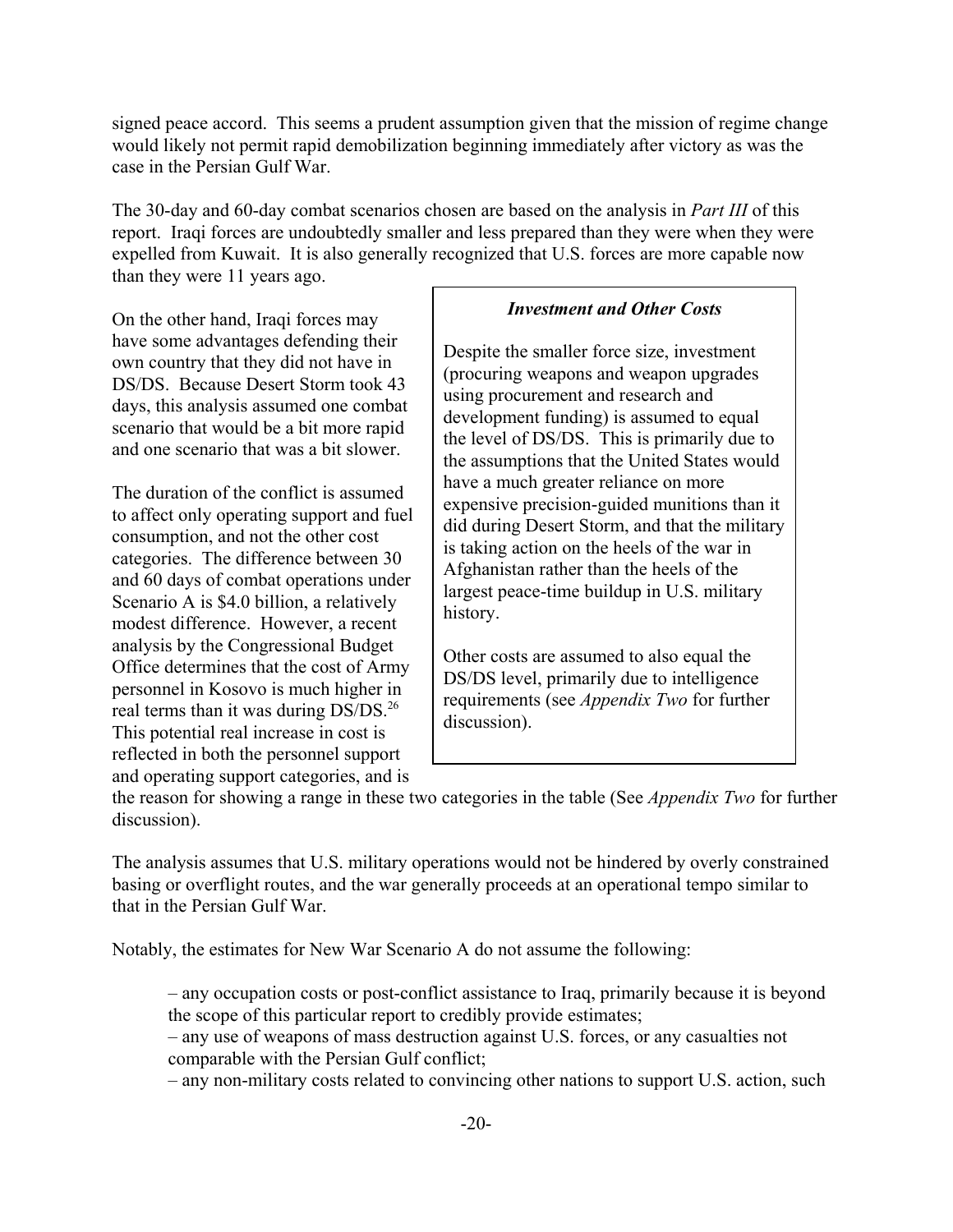as forgiving Turkey's loans;

- subsequent terrorist activity in the wake of U.S. action; or
- increased interest costs due to additional U.S. borrowing to finance the war.

Any or all of these costs may be significant. For example, the 10-year (2003-2012) interest costs for Scenario A would be approximately \$26.8 billion for the low-end estimate of \$48.3 billion and \$33.2 billion for the high-end estimate of \$59.8 billion.

## *Scenario B: U.S. Force Totals 125,000*

As the table below indicates, a force half the size of New War Scenario A results in even lower estimated costs. The cost is not one-half, however, due partly to fixed costs. The analysis assumes New War Scenario B would have the same fixed costs as Scenario A, but that all variable costs would be one-half those of Scenario A.

| <b>Cost Category</b>          | <b>DS/DS</b> | <b>30 Days of Combat</b> | <b>60 Days of Combat</b> |
|-------------------------------|--------------|--------------------------|--------------------------|
| Airlift/Sealift (Buildup)     | 10.6         | 5.0                      | 5.0                      |
| Personnel & Personnel Support | 21.5         | $6.7 - 7.7$              | $6.7 - 7.7$              |
| Operating Support & Fuel      | 32.2         | $7.9 - 10.1$             | $9.9 - 12.7$             |
| Investment                    | 10.1         | $7.0 - 10.1$             | $7.0 - 10.1$             |
| All Other                     | <u>5.6</u>   | 3.9                      | <u>3.9</u>               |
| <b>Total Costs</b>            | 79.9         | $30.6 - 36.8$            | $32.6 - 39.4$            |

#### **New War Scenario B: 125,000 U.S. Military Personnel** (Constant 2002 Dollars in Billions)

*Note: Numbers do not add due to rounding.*

*Source: House Budget Committee Democratic Staff (see Appendix Two for further explanation and discussion of methodology).*

The analysis also assumes:

*Investment* would be between 70 and 100 percent of the Scenario A requirement, primarily because the size of the U.S. ground force are not assumed to significantly affect air operations, (particularly the use of precision-guided munitions).

*Other Costs* would also equal 70 to 100 percent of the Scenario A requirement, primarily due to the assumption that intelligence requirements would not be terribly sensitive to the size of the force.

Other than these exceptions, the same assumptions that were assumed for Scenario A are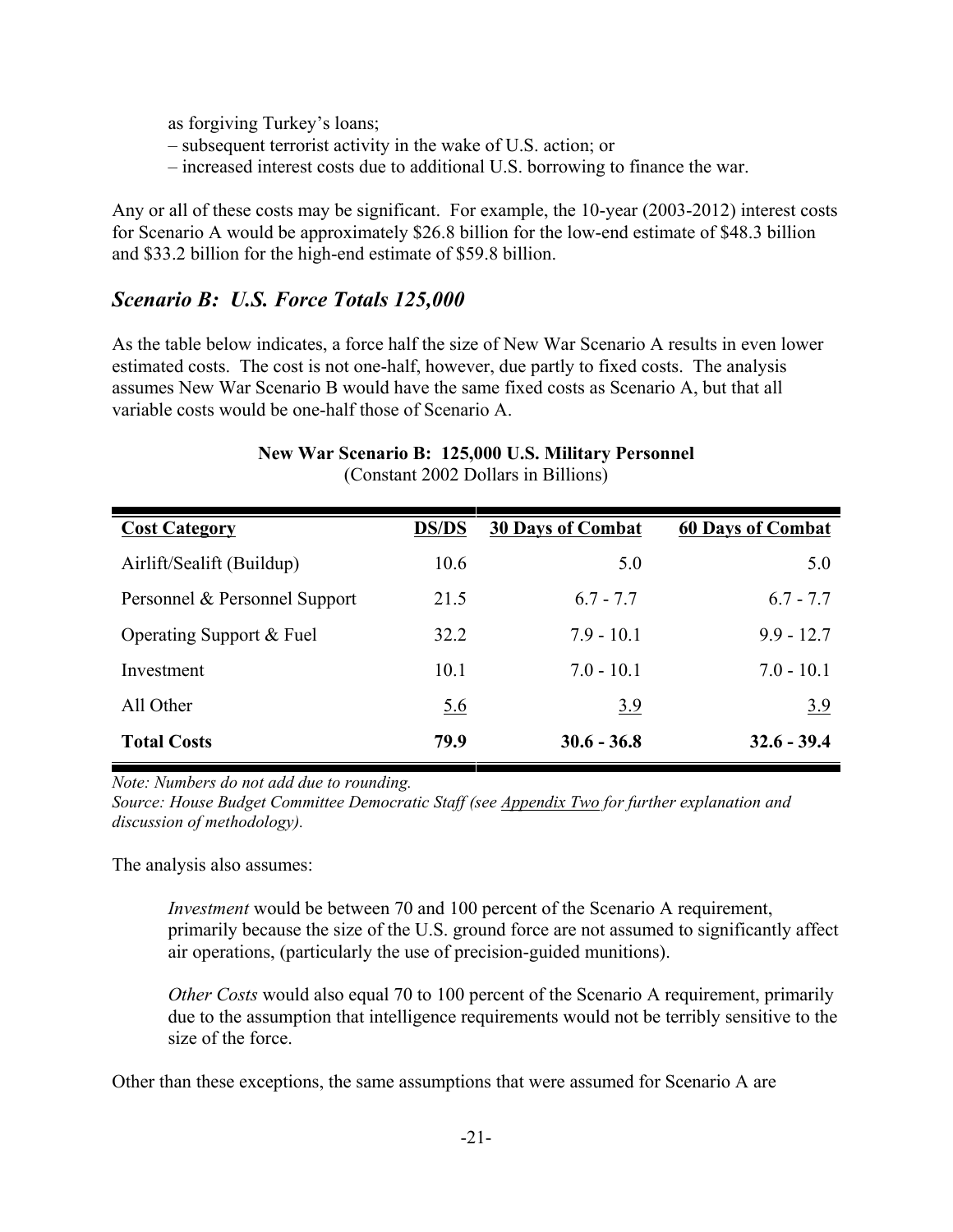assumed for Scenario B. The 10-year (2003-2012) interest costs for Scenario B would be approximately \$17.0 billion for the low-end estimate of \$30.6 billion and \$21.9 billion for the high-end estimate of \$39.4 billion.

### *Further Discussion of Costs Not Included In Estimates*

*Unintended Consequences –* Shortly after Desert Storm, then-Secretary of Defense Richard Cheney stated:

> *Despite his [Saddam Hussein's] attempts to intimidate his neighbors, the Gulf states requested outside help; a coalition formed; the Arab 'street' did not rise up on his behalf; and Israeli restraint in the face of Scud attacks undermined his plan to turn this into an Arab-Israeli war.*27

If Saddam Hussein were able to turn a conflict today into an Arab-Israeli war, a possible but predictable response would be an increase in terrorist attacks against the United States rather than a direct confrontation with U.S. conventional forces. Quantifying the costs of such terrorist acts is difficult to impossible, but they clearly would have a negative impact on the U.S. budget.

*Non-Military Costs* – This analysis has focused on the cost of a military operation against Iraq to (primarily) oust Saddam Hussein, but other budgetary costs associated with a war against Iraq would be incurred as well. For example, as the discussion about Turkey conditioning its assistance indicates, obtaining cooperation from key neighbors of Iraq could require increases in foreign assistance.28 Increased military aid to Israel could be required as well.

The cost of rebuilding Iraq into a democratic, economically viable country would also likely require substantial increases in foreign aid to Iraq after Saddam is ousted. Iraq's oil reserves could mitigate such costs, but Iraq is heavily indebted and the combination of the Gulf War and trade sanctions has resulted in a deterioration of the Iraqi economy and its infrastructure. The World Bank and others estimate that the cost of recovering from a conflict usually requires average annual per-capita aid of \$40 to \$80.<sup>29</sup> Iraq's current population is estimated to be about 23 million, $30$  which means that a 10-year aid package could be approximately \$9.2 billion to \$18.4 billion.

The impact of the war on the U.S. economy is difficult to estimate. It is possible that a new war with Iraq could temporarily adversely affect oil supplies, driving up oil and fuel prices and producing an undesirable ripple effect through the U.S. (and global) economy. It is also possible that increased spending on defense items could have a short-term stimulative effect on the economy. It is beyond the scope of this analysis to estimate the impact of the war on the economy.31

Finally, the United States is now facing on-budget (non-Social Security) deficits for at least the next eight years without factoring in any costs related to new military action against Iraq. Any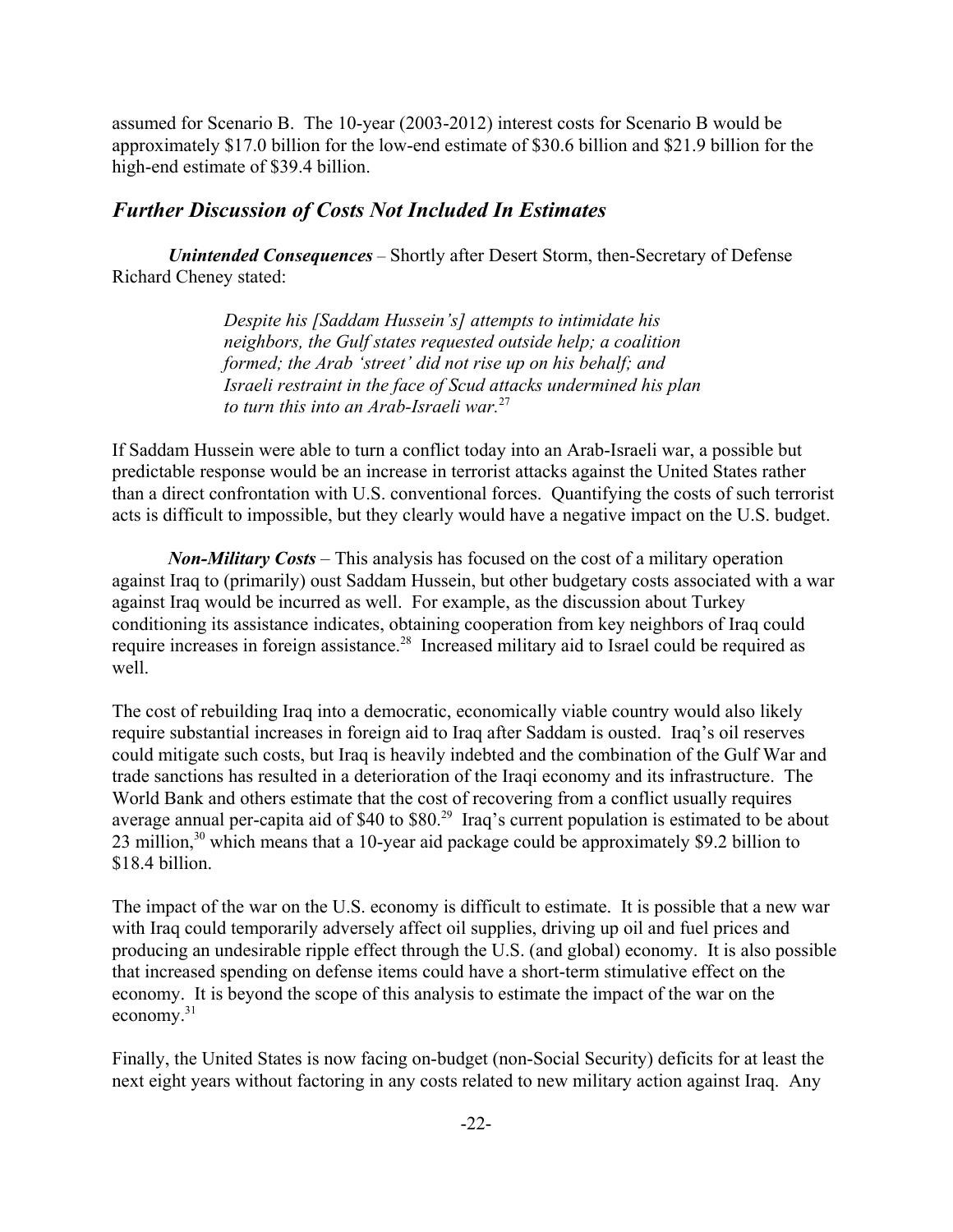new costs would add to already sizeable on-budget deficits, requiring the United States to further increase its borrowing to finance the non-Social Security operations of the government. Of course, this added borrowing results in higher federal interest costs.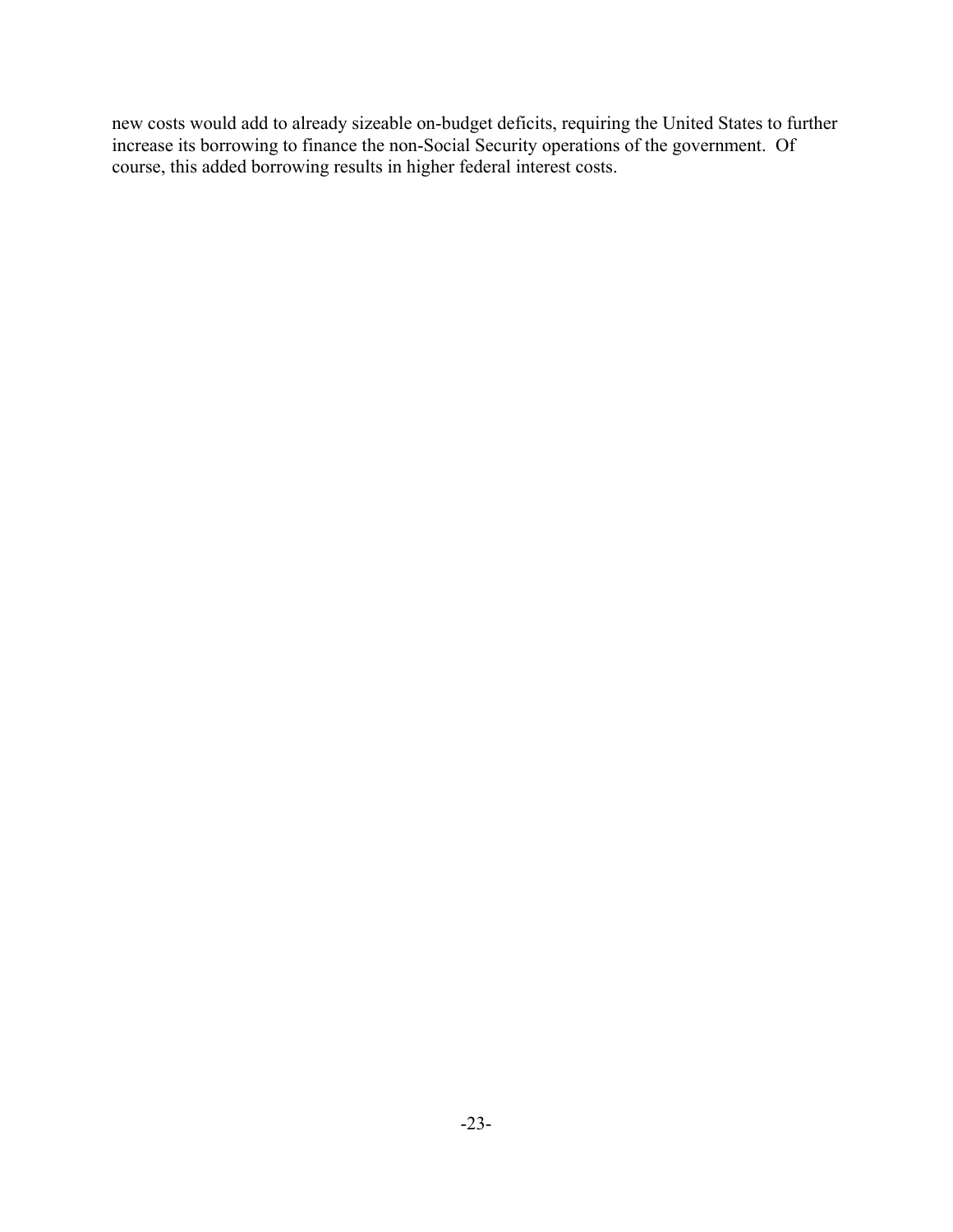## **Appendix One. Summary of Conduct of the Persian Gulf War and Breakdown of Costs by Major Categories**

## *Summary of the Persian Gulf War*<sup>32</sup>

Saddam Hussein's forces invaded Kuwait on August 2, 1990. The initial order to send U.S. troops to Saudi Arabia to deter Iraq from invading Saudi Arabia was given on August 6, and deployment of combat forces – the beginning of Desert Shield – began on August 7. Air Force fighter jets were sent, and Navy carrier battle groups were either en-route or on station in the Red and Arabian Seas. The first soldiers of the 82<sup>nd</sup> Airborne Division Ready Brigade arrived on August 9, and the entire brigade was in place by August 13. The President authorized the call up of reservists to support Desert Shield on August 22, and the initial build-up of forces was well underway. However, it was not until early October, two months after the Iraqi invasion, that the Commander-in-Chief, Central Command, Gen. H. Norman Schwarzkopf, believed that he had enough forces in place to withstand an Iraqi invasion of Saudi Arabia.

By mid-October, the vast majority of Iraqi combat forces were in Kuwait and establishing defensive positions. At the time, Iraq had the fourth largest Army in the world, and 27 Iraqi divisions were deployed in Kuwait, including eight Republican Guard divisions. Iraqi ground forces totaled about 500,000 by the start of Desert Storm. In November, President Bush ordered that U.S. forces be doubled, and by mid-January 1991, U.S. forces were approximately 500,000 strong.

On January 16, 1991, Desert Storm began with Tomahawk launches and F-117 stealth fighter attacks. The air campaign's initial goal was to establish air supremacy by disabling Iraqi radars, its air force, and its anti-air capabilities. The air campaign also sought to:

1) incapacitate the Iraqi leadership by destroying command facilities and degrading its capability to communicate with its troops;

2) destroy Iraq's nuclear, chemical, and biological weapons and the facilities devoted to developing them;

3) wreak havoc on Iraqi military capability by destroying military production and storage sites, oil refining and distribution facilities, and key portions of Iraq's electrical grid; and

4) degrade the military effectiveness of Iraq's forces in Kuwait by 50 percent.

The air campaign was intense. The United States flew about 100,000 sorties, and as the table indicates, dropped 85% of the average bomb tonnage per month that the United States expended during World War II.<sup>33</sup> A little less than one-third of the U.S. sorties were flown by Navy and Marine Corps aviators, and many of these were from the four carrier battle groups in the Red Sea and Persian Gulf. Land-based flights occurred primarily from Saudi Arabia, Bahrain, Qatar, the United Arab Emirates, Oman, Egypt, Turkey, England, and Spain.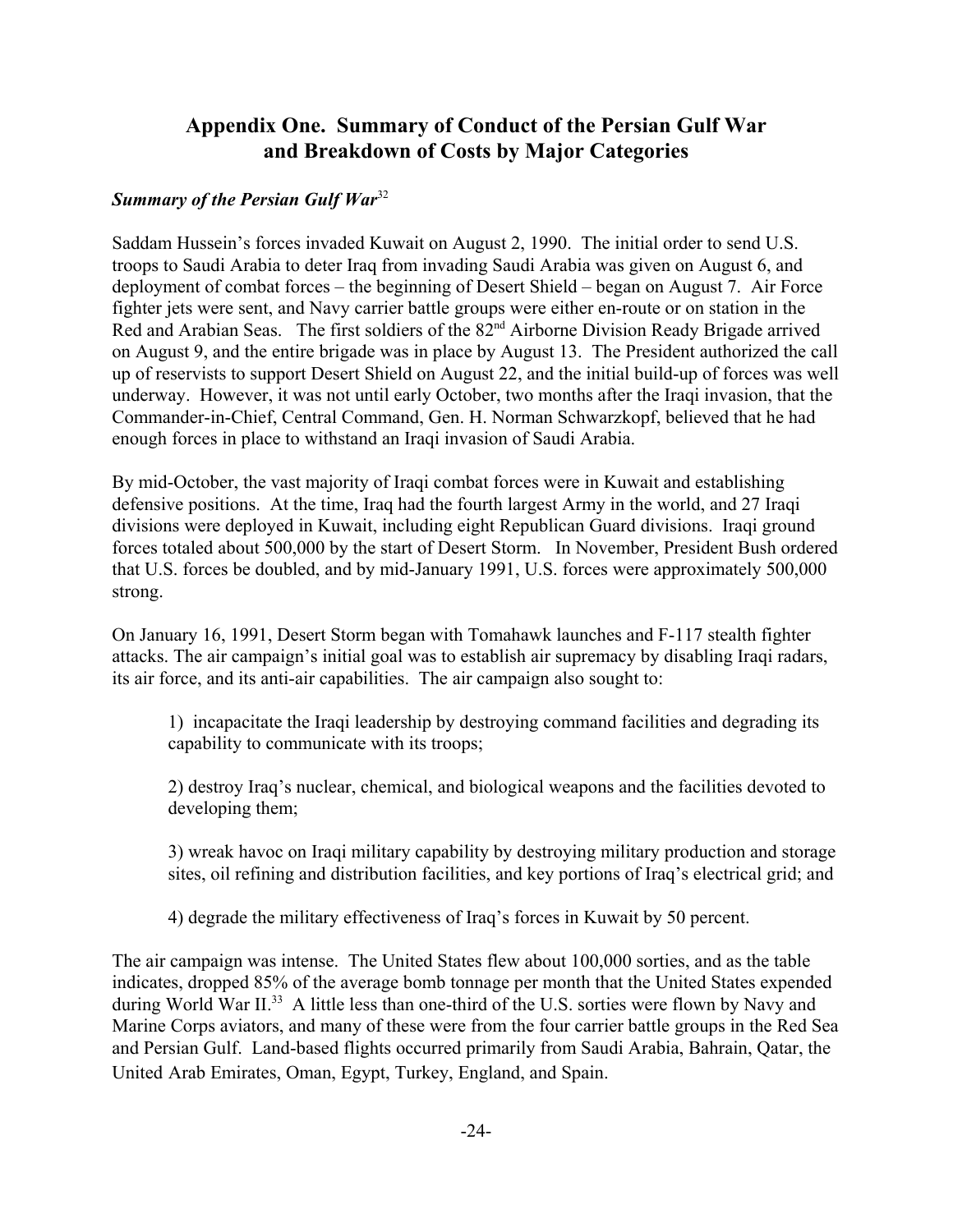| <u>War</u>   | <b>Tonnage</b> | <u>Length</u> | Tonnage/Month |
|--------------|----------------|---------------|---------------|
| <b>WWII</b>  | 2,150,000      | 45 Months     | 47,778        |
| Korea        | 454,000        | 37 Months     | 12,270        |
| Vietnam      | 6,162,000      | 140 Months    | 44,014        |
| Desert Storm | 60,624         | 1.5 Months    | 40,416        |

**Comparison of Bombing Tonnages in U.S. Conflicts**

The air campaign was also largely successful. Air supremacy was achieved by January 27. The ground campaign started about five weeks after the start of Desert Storm, after Gen. Schwarzkopf determined that the military effectiveness of Iraqi forces in Kuwait had been seriously degraded by air attacks. The only apparent shortcoming of the air campaign was that the United States and coalition forces proved unable to detect or destroy mobile SCUD launchers despite an average of more than 100 sorties per day for the 43-day duration of the conflict (approximately 88 SCUDS were launched by Iraq and no launchers were destroyed).<sup>34</sup>

The ground campaign of Desert Storm lasted just 100 hours. During Desert Shield, U.S. naval forces conducted minesweeping operations and amphibious landing exercises to convince the Iraqis that an amphibious landing on Kuwaiti shores was an integral part of a U.S. attack. Meanwhile, the Army's VII Corps and XVIII Airborne Corps shifted west in Saudi Arabia. On February 23, the ground campaign began with the key feature of the attack being these corps conducting a "left hook" that took Iraqi forces by surprise while amphibious forces only feinted landings. Iraqi forces were soon routed from Kuwait and fled back to Iraq via a four-lane highway from Kuwait City to the Al Jahra' pass that became known as the "Highway of Death." The United States called a ceasefire on February 27, 1991.

#### **Iraqi Forces: Then and Now**

|                                     | <b>August, 1990</b> | 2000              |
|-------------------------------------|---------------------|-------------------|
| Army Personnel                      | 955,000             | 375,000           |
| <b>Republican Guard Personnel</b>   | 150,000             | $60,000 - 80,000$ |
| Tanks                               | $5,000+$            | 2,200             |
| Artillery Pieces greater than 100mm | $5,000+$            | 1,900             |
| Combat Aircraft                     | 700                 | 310               |

Desert Storm seriously degraded Iraq's military capabilities. At the end of the Gulf War, the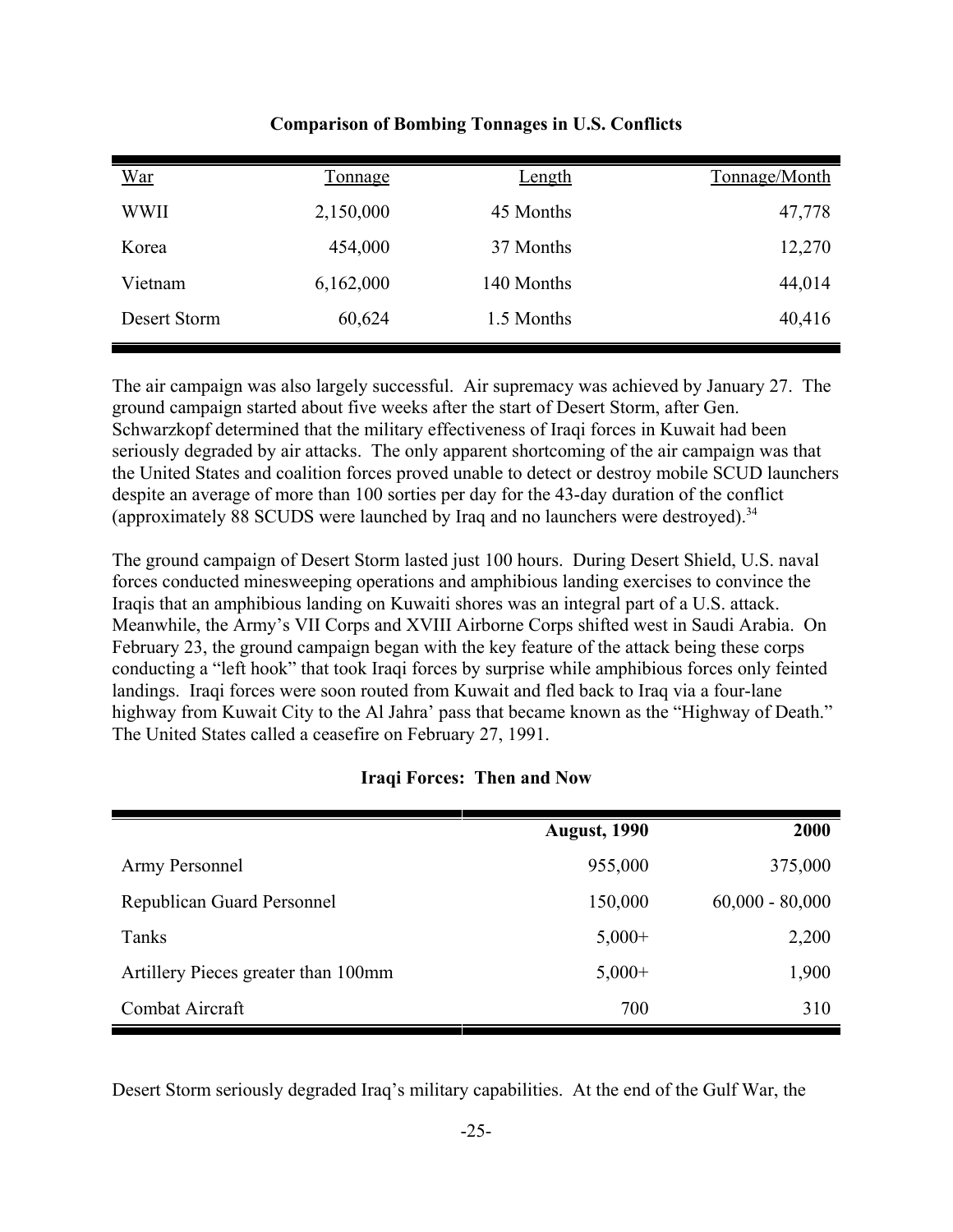United States estimated that it destroyed 3,800 of Iraq's 5,000 tanks during Desert Storm, most of its 3,000 artillery pieces, and about 30 percent of its armored personnel carriers. Much of the Iraqi airforce fled to Iran or was destroyed. The table below compares the 1990 Iraqi force prior to Desert Storm with the most recent, unclassified estimates of the force as of 2000.<sup>35</sup>

### *DS/DS Costs by Major Cost Category*

The table illustrates the major cost categories of the \$61.1 billion gross cost of the war:

|                          | <b>Costs of the Persian Gulf War</b><br>by Major Cost Categories<br>(Dollars in Billions) |                                  |
|--------------------------|-------------------------------------------------------------------------------------------|----------------------------------|
| <b>Cost Category</b>     | Cost                                                                                      | <b>Percentage of Total Costs</b> |
| Airlift                  | 3.3                                                                                       | 5.4%                             |
| Sealift                  | 5.0                                                                                       | $8.2\%$                          |
| Personnel                | 8.0                                                                                       | 13.1%                            |
| Personnel Support        | 6.9                                                                                       | 11.3%                            |
| <b>Operating Support</b> | 20.6                                                                                      | 33.7%                            |
| Fuel                     | 4.9                                                                                       | $8.0\%$                          |
| Investment               | 8.4                                                                                       | 13.8%                            |
| All Other                | 4.0                                                                                       | 6.6%                             |
| <b>Total</b>             | 61.1                                                                                      | 100.0%                           |

Source: *Final Report on United States Costs in the Persian Gulf Conflict and Foreign Contributions to Offset Such Costs*, November 15, 1992 (OMB).

Airlift, Sealift, Operating Support, and Fuel fall under the broad category of Operations and Maintenance (O&M) funding and accounted for 55 percent (\$33.8 billion) of the cost of the war, while total personnel costs accounted for 45 percent (\$27.5 billion). Each cost category is discussed below.

*Airlift* – Airlift accounted for only 5 percent of the cargo transported to and within the DS/DS theater of operations, yet it cost \$3.3 billion. This means that 5 percent of the cargo ate up 40 percent of the total transportation budget.

*Sealift* – Sealift carried 95 percent of the cargo needed for DS/DS. In terms of cost per ton, it is far cheaper than airlift. However, it takes more time. During Desert Storm, it took about three months just to transport enough personnel and equipment to establish a credible defense of Saudi Arabia. It took another three months to get the personnel and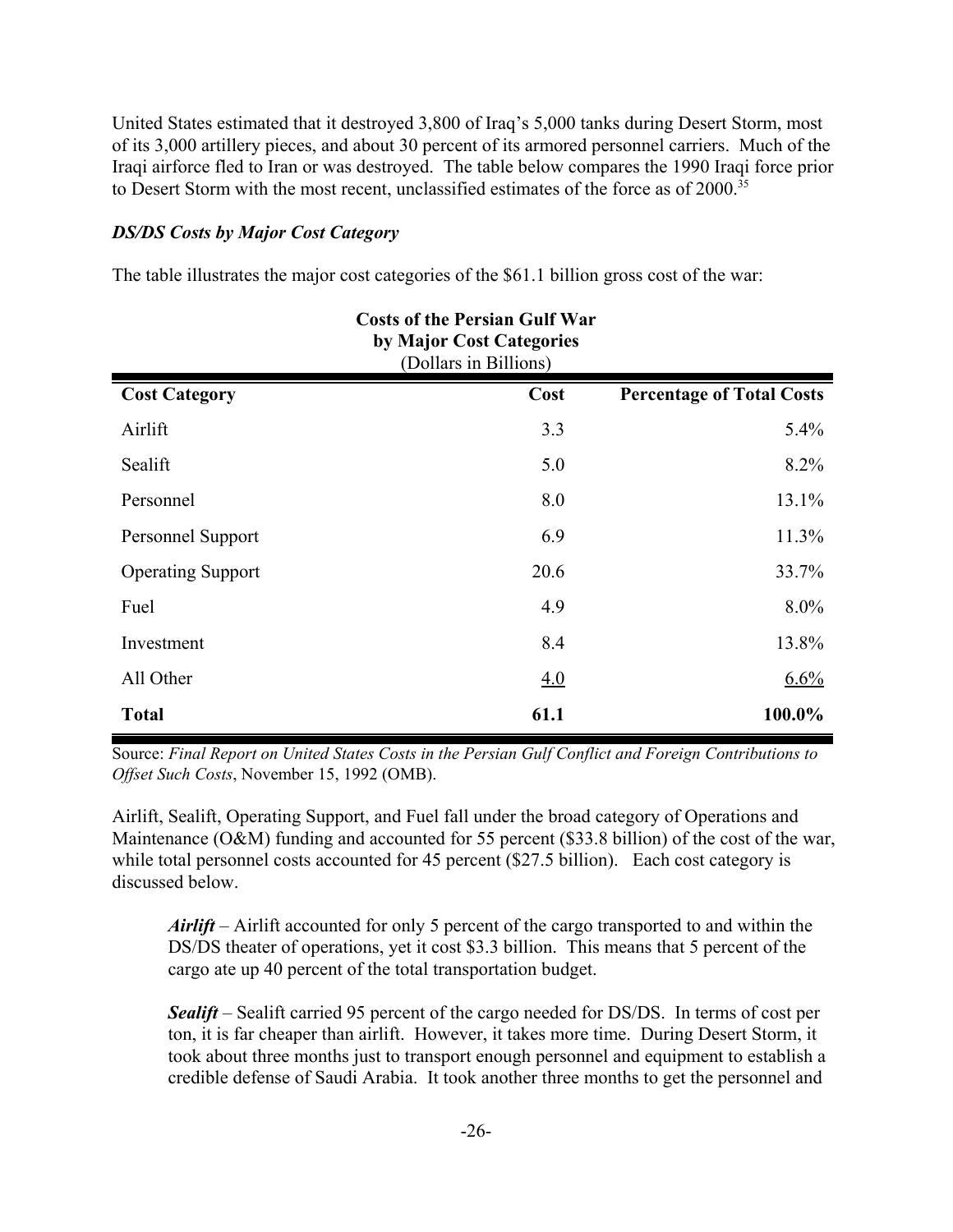equipment necessary to start offensive operations.

*Operating Support* – Represents the cost of conducting DS/DS and the logistics behind these operations. Examples include the cost of operating aircraft, ships, and ground vehicles, and restoring equipment to a usable state after operations (reconstitution). Detailed breakdowns comparing the cost of the air campaign and the ground campaign are not available. However, the air campaign consisted of about 100,000 sorties, of which almost half (48,000) were strike sorties against more than 1,200 targets. Of this amount, 22,000 were directed against Iraqi ground forces. Almost every strike sortie had to be supported by refueling, most of which occurred over Saudi Arabia. Ground troops comprised 55 - 60 percent of the approximately 500,000 U.S. personnel in the region.<sup>36</sup>

*Fuel* – Saudi Arabia provided much of the fuel used by U.S. forces. The \$4.9 billion includes the in-kind contribution of Saudi Arabia and other Gulf states.

*Personnel* – These costs are the incremental costs associated with sending soldiers, Marines, airmen, and sailors into a theater where hostilities are imminent. For active duty troops, this cost is the increase due to imminent duty pay. The increase in pay due to calling up reservists and National Guard personnel into active duty are also included.

*Personnel Support* – Includes subsistence (food and water), uniforms and other gear such as anti- chemical and anti-biological weapon suits, and medical costs.

*Investment –* Primarily includes the purchase of ammunition, weapon systems, weapon system improvements and upgrades required for battle, and other war-related equipment purchases. DS/DS occurred after the large military buildup that occurred during the Reagan Administration and prior to the downsizing that occurred after the Soviet Union dissolved in December 1991. The U.S. military was still fully equipped to deter the much larger Soviet force and was thus relatively well-prepared for a battle with Iraq. Even so, the U.S. purchases directly due to the war totaled \$8.4 billion, or about 14 percent of the war's gross cost of \$61.1 billion. Of the \$8.4 billion, the Air Force accounted for \$3.4 billion, the Navy \$2.5 billion, the Army \$2.4 billion, and the remaining small amount was spread among various DoD agencies.

All Other – This category includes a variety of items, including intelligence and military construction. Intelligence costs of DS/DS are not publicly available, but are believed to be a large component of other costs. Military construction – building of barracks to house the troops and other required facilities for supply storage and administration – for DS/DS totaled \$351 million, of which \$346 million was for the Army and the remainder for the Air Force. Other costs not easily assigned to one of the other cost categories are also included here.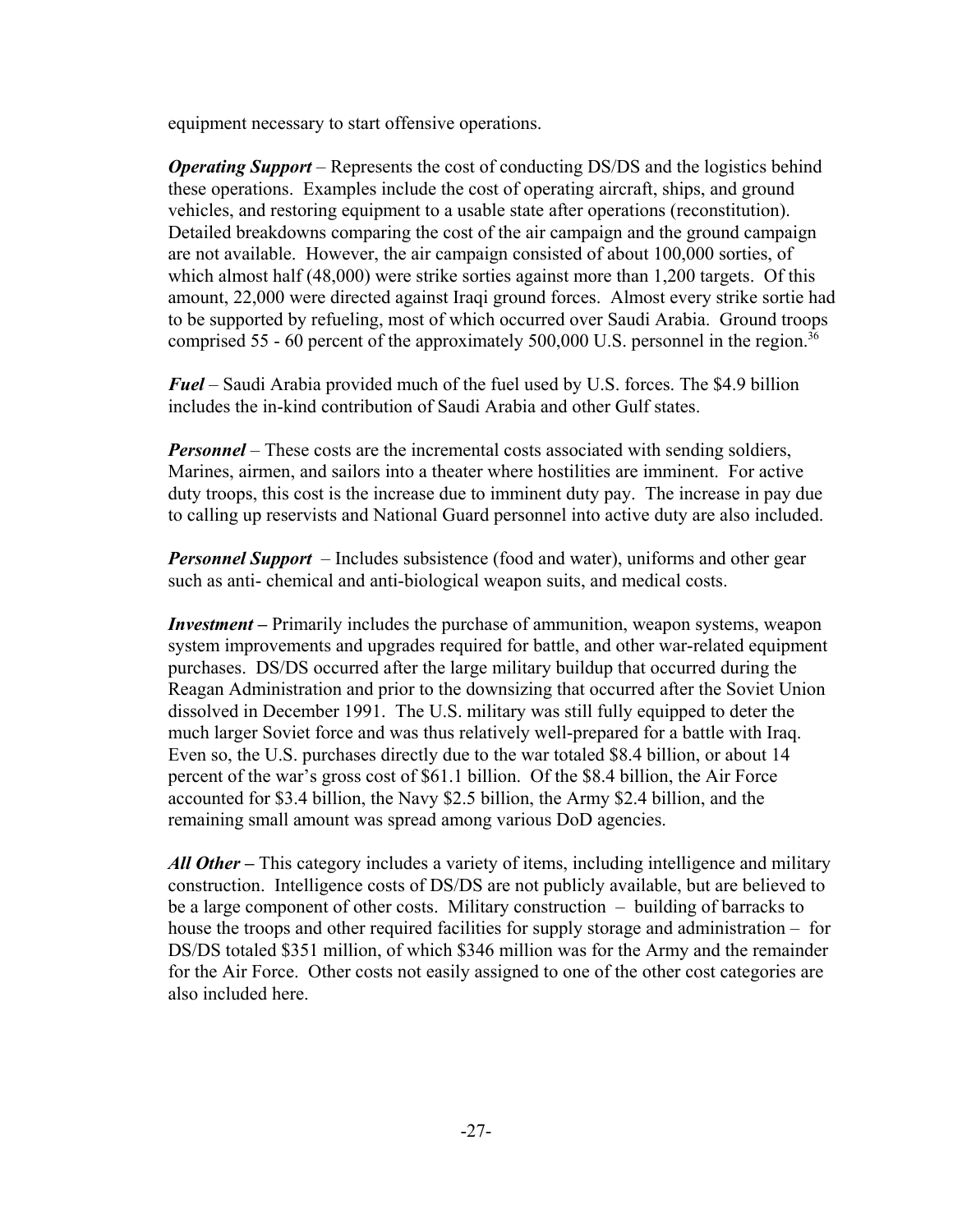## **Appendix Two: Explanation and Discussion of Estimating Methodology**

## *Incremental Contingency Costs*

All of the costs described in this report represent incremental costs – those that would not have occurred but for the military operation. For example, the regular pay for active duty military personnel is not considered an incremental cost because it would have to be paid even if no military contingency arose. However, imminent danger pay only occurs during a military contingency, so the increase in pay due to imminent danger is considered an incremental cost.<sup>37</sup>

The DoD reported incremental costs for DS/DS to be \$61 billion (not adjusted for inflation). New War Scenarios A and B of this report are incremental cost estimates.

## *Sources of Data*

The primary source of data for the costs of the Persian Gulf conflict is the OMB report, *Final Report on United States Costs in the Persian Gulf Conflict and Foreign Contributions to Offset Such Costs*, dated November 15, 1992. This data was complemented by Congressional Research Service data that reflects subsequent DoD adjustments to the OMB final report. All conversions to constant 2002 dollars were done by House Budget Committee Democratic Staff using budget authority deflators found in the Office of Secretary of Defense/Comptroller report entitled *National Defense Budget Estimates for the Fiscal Year 2003 Budget*, otherwise known as the *Green Book*.

All other sources of data not readily available are acknowledged in endnotes.

## *Methodology of the New War Scenarios*

*Airlift and Sealift* estimates are made by identifying fixed and variable costs from the DS/DS cost data. Fixed costs are estimated to be the same for both scenarios. Variable costs for Scenario A are assumed to be 55 percent of the DS/DS variable costs because the three-month period assumed is 55 percent of the five and one-half month duration of Desert Shield. Variable costs for Scenario B are assumed to be one-half the variable costs of Scenario A because the force is one-half the size.

The scenarios assume no difference in these costs for 30 days of combat or 60 days of combat because U.S. forces usually are conservative in estimating supply requirements, and thus are assumed to ship the same amount of equipment and supplies for an operation since they would not have advance knowledge of the length of operations. The analysis also assumes that improvements in sealift efficiency (including greater use of prepositioning) result in the logistical buildup to be completed within three months in both scenarios. The airlift to sealift ratio is not assumed to be significantly different than it was during DS/DS in either scenario.

*Personnel and personnel support* costs are estimated by identifying fixed and variable costs from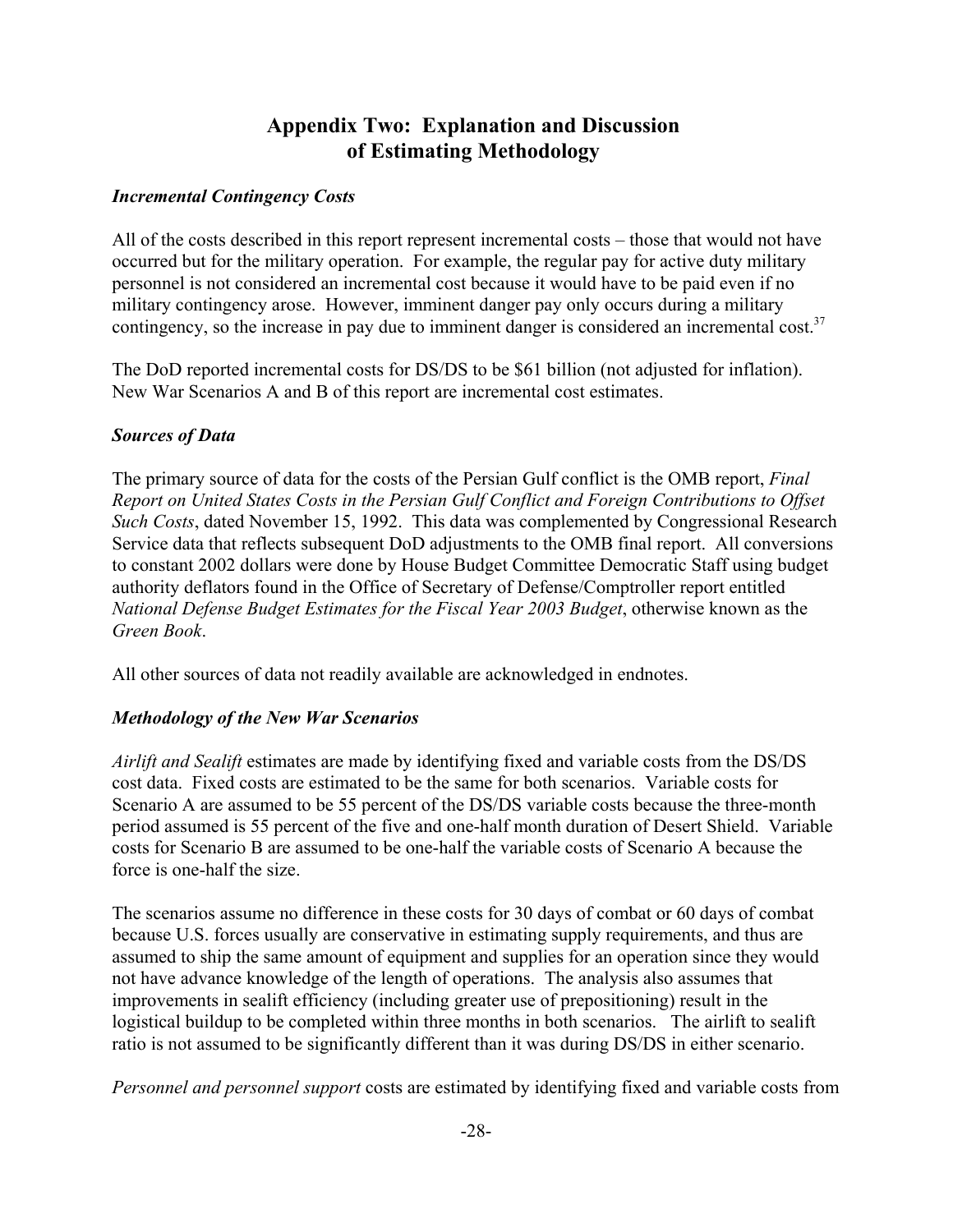the DS/DS cost data. Fixed costs are estimated to be the same. Variable costs for Scenario A are assumed to be 50 percent of the DS/DS variable costs because the force is one-half the size. Likewise, the variable costs of Scenario B are assumed to be 50 percent of Scenario A. It is possible that the cost deflators used do not fully measure the increase in hazardous duty costs, and thus may slightly understate personnel costs.

*Operating support* costs are estimated by identifying fixed and variable costs from the DS/DS cost data. Fixed costs are estimated to be the same. Variable costs for Scenario A are assumed to be 50 percent of the DS/DS variable costs because the force is one-half the size, and Scenario B variable costs are assumed to be 50 percent of the Scenario A costs.

In addition, House Budget Committee staff derived an assumed rate of operation support during combat. This was derived by assuming the 10 and a half months of FY 1991 in which combat operations did not occur was at the same approximate level as during August and September 1990. This assumption permitted a per-day combat rate to be derived. This per-day rate was used to estimate the 30- and 60-day scenarios.

*Fuel* costs contained no fixed costs. Scenario A assumed fuel costs to be 50 percent of the DS/DS costs, adjusted for combat operations using the same methodology used to calculate operating support for combat operations. Scenario B assumed fuel costs to be 50 percent of the Scenario A estimate.

*Investment* for Scenario A is assumed to be the same as in DS/DS. The reason for this assumption is that it seems likely that the United States would have to purchase more equipment now than it did prior to DSDS. This is primarily due to the assumptions that (1) the United States would have a much greater reliance on more expensive precision-guided munitions than it did during Desert Storm, and (2) the military would be going into action on the heels of the war in Afghanistan rather than the heels of the largest peace-time buildup in U.S. military history.

The investment costs for Scenario B are assumed to be 70 to 100 percent of the costs of Scenario A. Although the force size is assumed to be one-half the size of the Scenario A force, the analysis assumes that procuring equipment for the air war would largely be unaffected by the size of the ground troops. It is also possible that equipment to support ground forces may represent high-value items in short supply, such as unmanned aerial combat vehicles, and may not be very sensitive to the size of the ground force as well.

*All Other* includes military construction, intelligence, miscellaneous costs, and subsequent DoD adjustments to data that are not easily assigned to one of the above categories. This is assumed to equal DS/DS because intelligence is probably an even larger driver of costs now than 11 years ago. The request for "situational awareness" funding for operations against Afghanistan was approximately \$5.1 billion; the analysis assumes that intelligence and other "situational awareness" requirements for Iraq would be of the same order of magnitude. The analysis also assumes that intelligence requirements would not be particularly sensitive to the size of the U.S. force; thus All Other costs for Scenario B is assumed to be 70 to 100 percent of the Scenario A estimate.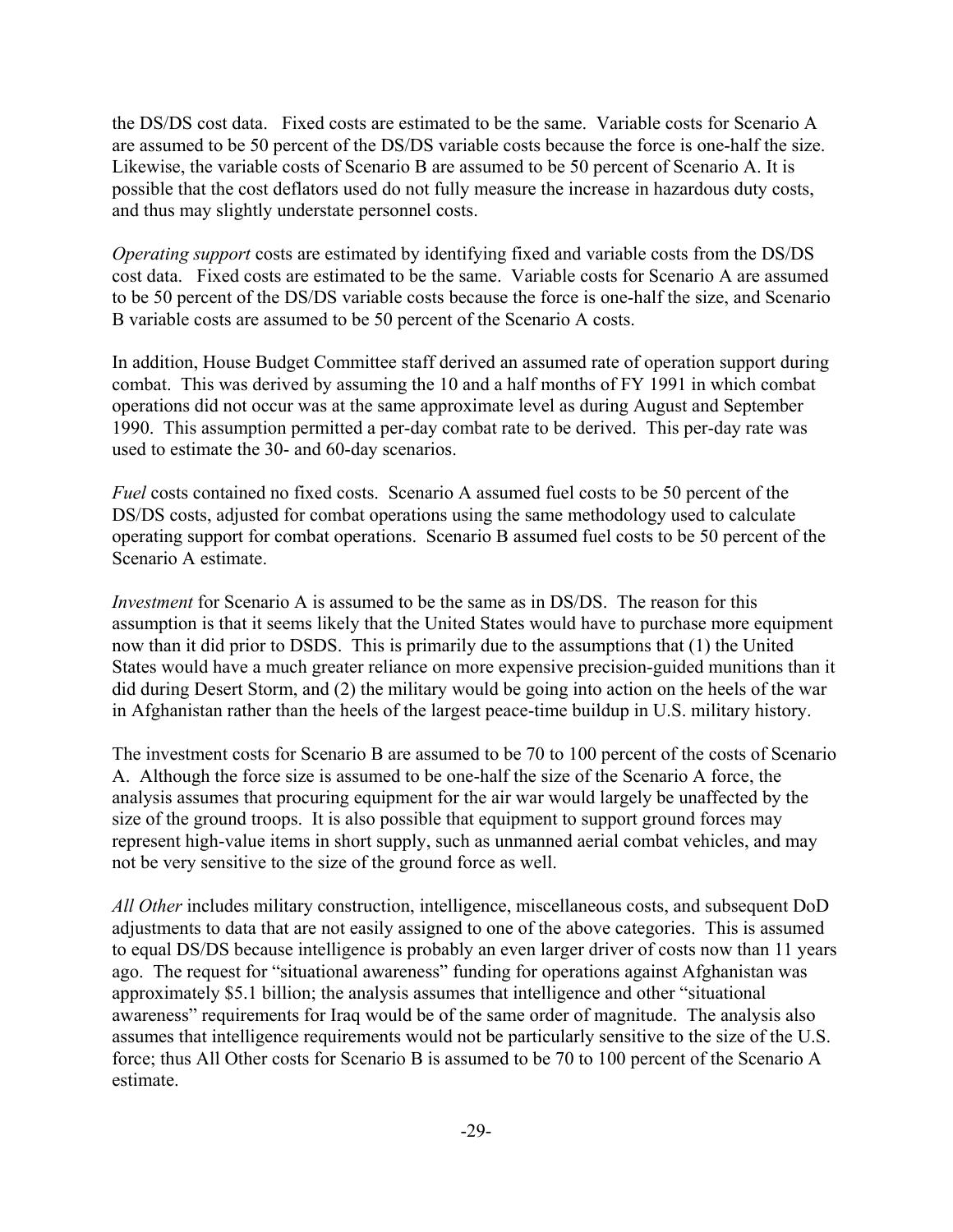*Length of Time in Theater.* While the Scenario A and B estimates assume different lengths of combat than what occurred in DS/DS, the total time period covered is assumed to be the same. By assuming a two and one-half month shorter buildup period, however, the analysis assumes a post-victory force remains intact for two and one-half months longer than it did during Desert Storm. This is a conscious decision to reflect the fact that U.S. forces would need to remain longer because the mission is to effect regime change (see discussion in *Exit Strategy* of *Part III)*. After this two and one-half month period, the demobilization is assumed to parallel the Persian Gulf War experience.

*Potential Increase in Costs Since DS/DS*. The House Budget Committee Democratic Staff estimates that the per-capita cost of U.S. personnel in DS/DS excluding airlift and sealift costs was \$117,000 in constant 2002 dollars. As discussed earlier, CBO estimates the cost per Army troop excluding transportation costs in Kosovo to be \$160,000. The reasons for this apparent increase are not known. This analysis applies this approximately 35 percent growth to the personnel support and operating support variable costs to derive upper end ranges in the estimates.

*Interest cost calculations.* A notional outlay rate of DS/DS outlays was derived from Congressional Research Service data.<sup>38</sup> Applying this outlay rate to the budget authority estimates used in New War Scenarios A and B resulted in a stream of projected outlays. CBO's August 2002 interest matrix was used to calculate interest based on this rate of projected outlays. As might be expected, the majority of outlays for an intense military operation occur in the first three years of the ten-year period (2003 - 2012) assumed. Such "frontloading" naturally results in higher interest rate outlays than would occur if the costs were spread evenly over the ten-year period.

#### *Limitations of Using DS/DS Data*

Use of DS/DS cost data have the advantage of being based on actual combat against the same, albeit now militarily degraded, enemy in a very similar theater of operations (Kuwait vs. Iraq itself). No other recent conflict – Bosnia, Kosovo, Afghanistan – is as similar to a new war against Iraq as the Persian Gulf conflict in terms of scale.

On the other hand, the available financial data from DS/DS are unclear in some cases and many of the DoD personnel responsible for the original data are no longer available to answer detailed questions. For example, the OMB Final Report identifies non-recurring costs but with either no or brief acknowledgments of what specifically constituted these non-recurring costs. For purposes of this analysis, these costs were assumed to be the fixed costs of each operation. Also, data were not available for the most part by month, or even quarter, for fiscal year 1991 when combat operations occurred. This makes distinguishing combat from non-combat operations difficult. This analysis made assumptions outlined in the *Operating Support* discussion above for the impact of actual combat operations on operating support and fuel costs.

More important than these relatively minor discrepancies in the data, however, is that there may be significant differences in both the size and tactics of U.S. forces today compared to the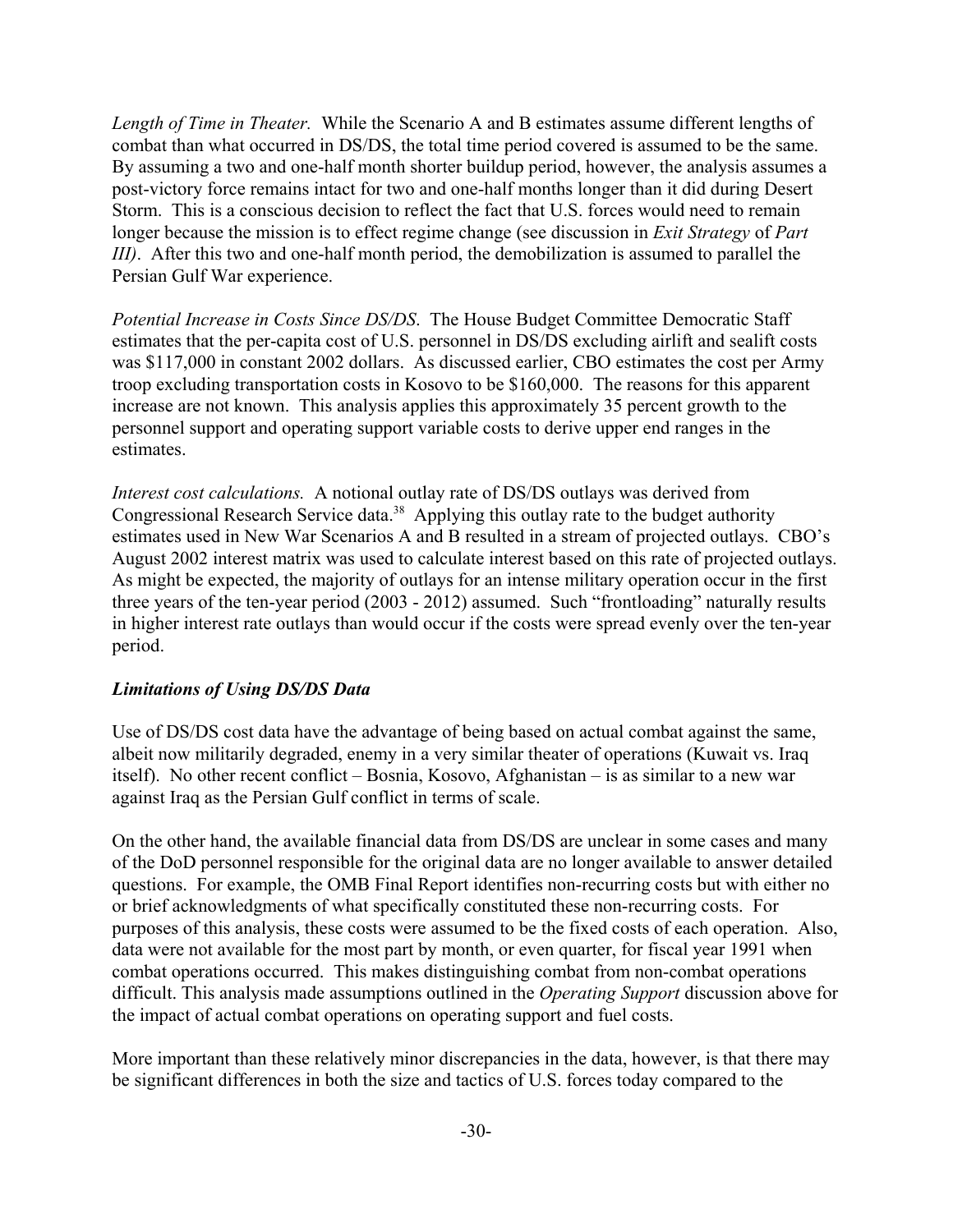Persian Gulf War. As discussed in *Part III*, these difference could have major effects on the actual costs of any military operation.

Finally, GAO issued a report that argued that the DoD and OMB overestimated the costs of Desert Storm.<sup>39</sup> To the extent GAO is correct, this analysis would repeat those overestimates.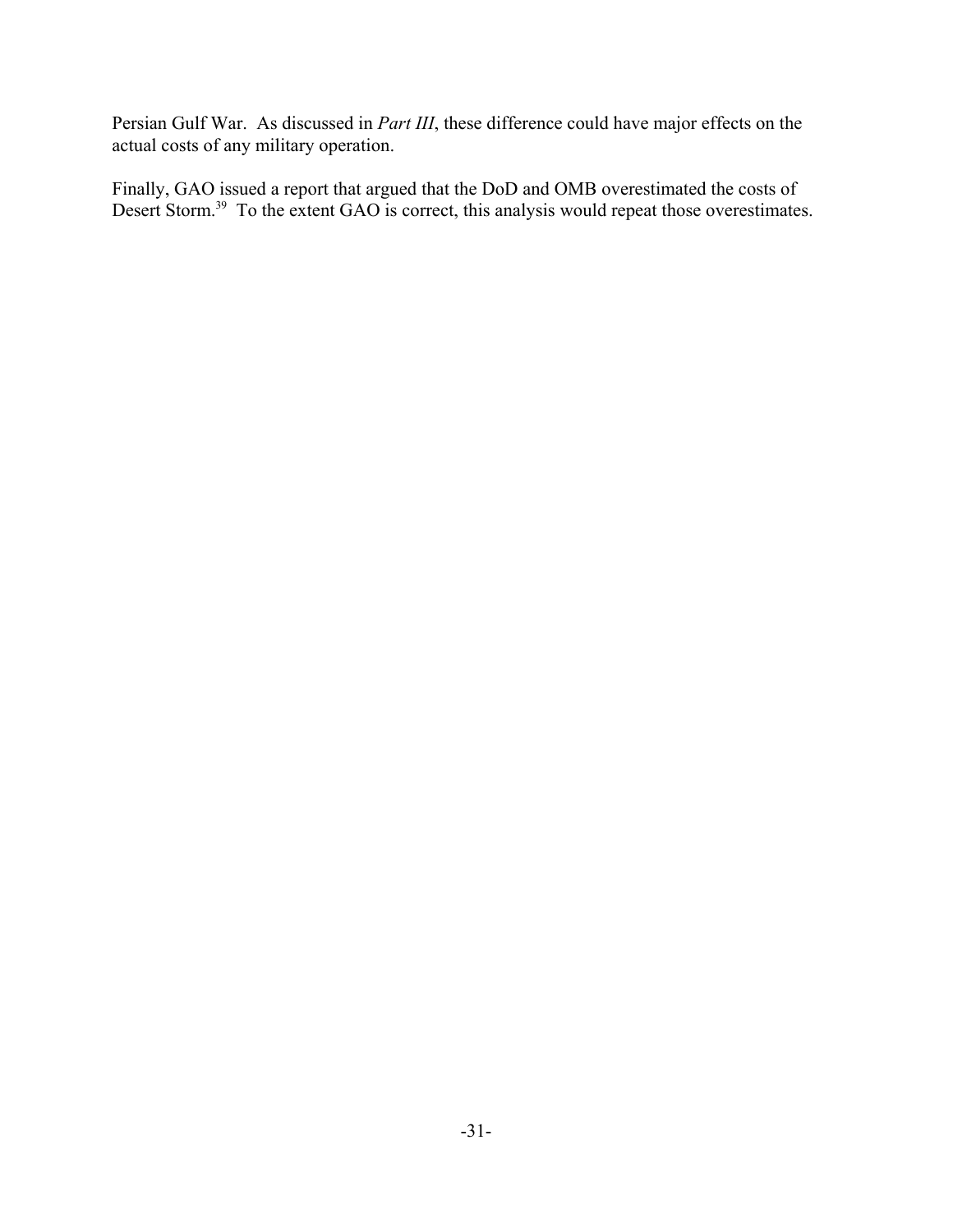## **Endnotes**

1. National Defense Budget Estimates for FY 1995 (The Green Book), Department of Defense, March 1994, Table 1-11.

2. Sources are Final Report on United States Costs in the Persian Gulf Conflict and Foreign Contributions to Offset Such Costs, November 15, 1992, OMB, and The Department of Defense Green Book for FY 1995 (for post-War adjustments). Interest accrued from cash contributions was \$0.5 billion. Adjustments made subsequent to the Final Report totaled approximately negative \$200 million.

3. Conduct of the Persian Gulf War: Final Report to Congress, Volume I, April 1992, Overview, p. x.

4. "*U.N. Urged to Work on Iraq Resolution*," Washington Post, Mike Allen, September 16, 2002.

5. "*U.S. Plan for Iraq is Said to Include Attack on Three Sides*," New York Times, Eric Schmitt, July 5, 2002.

6. "*Timing, Tactics on Iraq War Disputed: Top Bush Officials Criticize Generals' Conventional Views*," Washington Post, Thomas E. Ricks, August 1, 2001. Both options mentioned in this article.

7. House Budget Committee Democratic Staff estimate based on data contained in Final Report.

8. House Budget Committee Democratic Staff estimate based on information provided in, Conduct of the Persian Gulf War, Volume I, April 1992, p. 252.

9. "*American Arsenal in the Mideast is Being Built Up to Confront Saddam Hussein*," New York Times, Eric Schmitt and Thom Shanker, August 19, 2002.

10. "*Military Quietly Posed for Iraq*," Los Angeles Times, Esther Schrader, September 10, 2002.

11. "*Three Months to Baghdad*," Washington Times, Op-Ed by Michael O'Hanlon, August 30, 2002.

12. Iraq's Military Capabilities in 2002: A Dynamic Net Assessment, Anthony Cordesman, Center for Strategic and International Studies, September, 2002, p. 59.*"U.N. Urged to Work on Iraq Resolution,"* Washington Post, Mike Allen, September 16, 2002.

13. Dow Jones International News Service, July 17, 2002. The article reported that U.S. loan forgiveness for Turkey could total \$5 billion, but the House Budget Committee Democratic staff believes that Turkey owes the United States approximately \$4 billion in bilateral loans. Moreover, since budgeting practice requires that a default rate be incorporated into the value of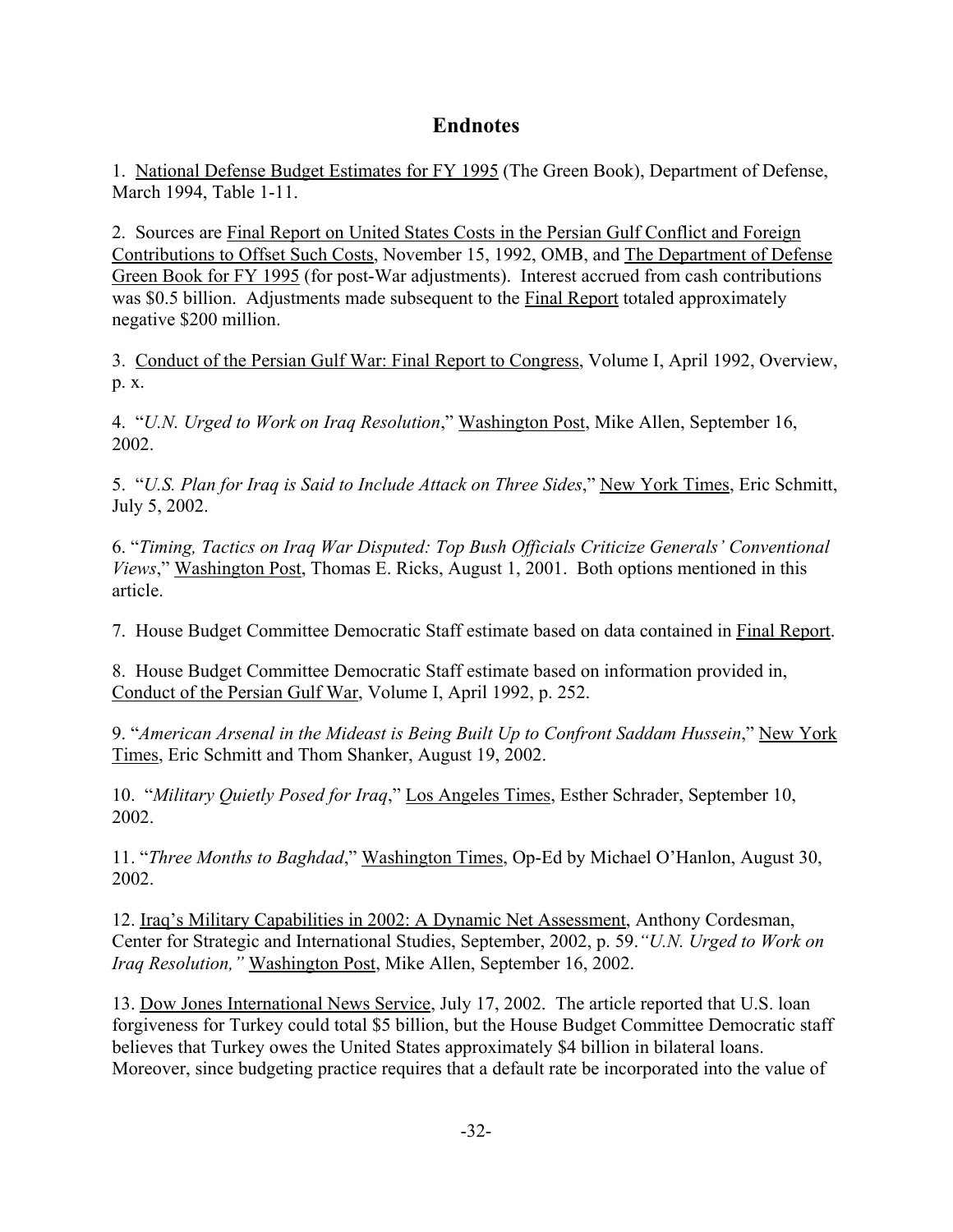any loan the United States makes, forgiving Turkey its bilateral debt would result in less than a \$4 billion budgetary cost.

See also "*Backing on Iraq? Let's Make a Deal*," Los Angeles Times, Paul Richter and Greg Miller, September 13, 2002.

14. Many defense analysts disagree about whether continued containment is the best option for the United States, or how quickly the United States may defeat Iraq, or how many casualties the United States would sustain, or how best to proceed after Saddam is deposed, but there is virtually no disagreement that the United States would prevail in toppling Saddam if it truly is committed to the fight and can bring to bear its military assets. For example, Anthony Cordesman states:

*What does seem likely, however, is that it would take a major U.S. miscalculation about the size of the forces needed to defeat Iraq or a poorly structured and overconstrained U.S. operation to allow Iraq to ride out the U.S.-led attack through even the best combination of urban and redoubt warfare.* Cordesman, p. 81.

15. The 1990 estimates of tanks, artillery, and combat aircraft are from Conduct of the Persian Gulf War, Volume I, April 1992, p. 9.

The Army and Republican Guard estimates for 1990 are from "*The Iraqi Forces: Large, but Troubled*," Center for Defense Information Terrorism Project, April 26, 2002, as is the 2000 Republican Guard estimate.

All remaining 1999 estimates are from The Military Balance 2000-2001, International Institute for Strategic Studies, Oxford Press, pps. 140 - 142.

16. Unclassified Report to Congress on the Acquisition of Technology Relating to Weapons of Mass Destruction and Advanced Conventional Munitions, Central Intelligence Agency.

17. Proliferation: Threat and Response, Department of Defense, January 2001, p. 39.

18. Data from GAO report, Operation Desert Storm: Evaluation of the Air Campaign, GAO/NSIAD-97-134, June 1997, Appendix IV.

19. Cordesman, p. 60. Cordesman notes that his information is derived from multiple sources, particularly Michael O'Hanlon of the Brookings Institution, for information on Afghanistan. Cordesman also notes that historical sources differ due to technical difficulties in calculating weapons used and the ratio of precision to non-precision weapons.

20. The Desert Storm estimate for a Navy Tomahawk is based on data from GAO report, Operation Desert Storm: Evaluation of the Air Campaign, Appendix IV. Conversion to 2002 constant dollars by House Budget Committee Democratic staff. The cost of a Tomahawk in 2002 dollars is based Summary of Procurement Programs (P-1 book), FY 2002 budget submission, Department of Defense, p. N-8. The unit cost is sensitive to the number purchased;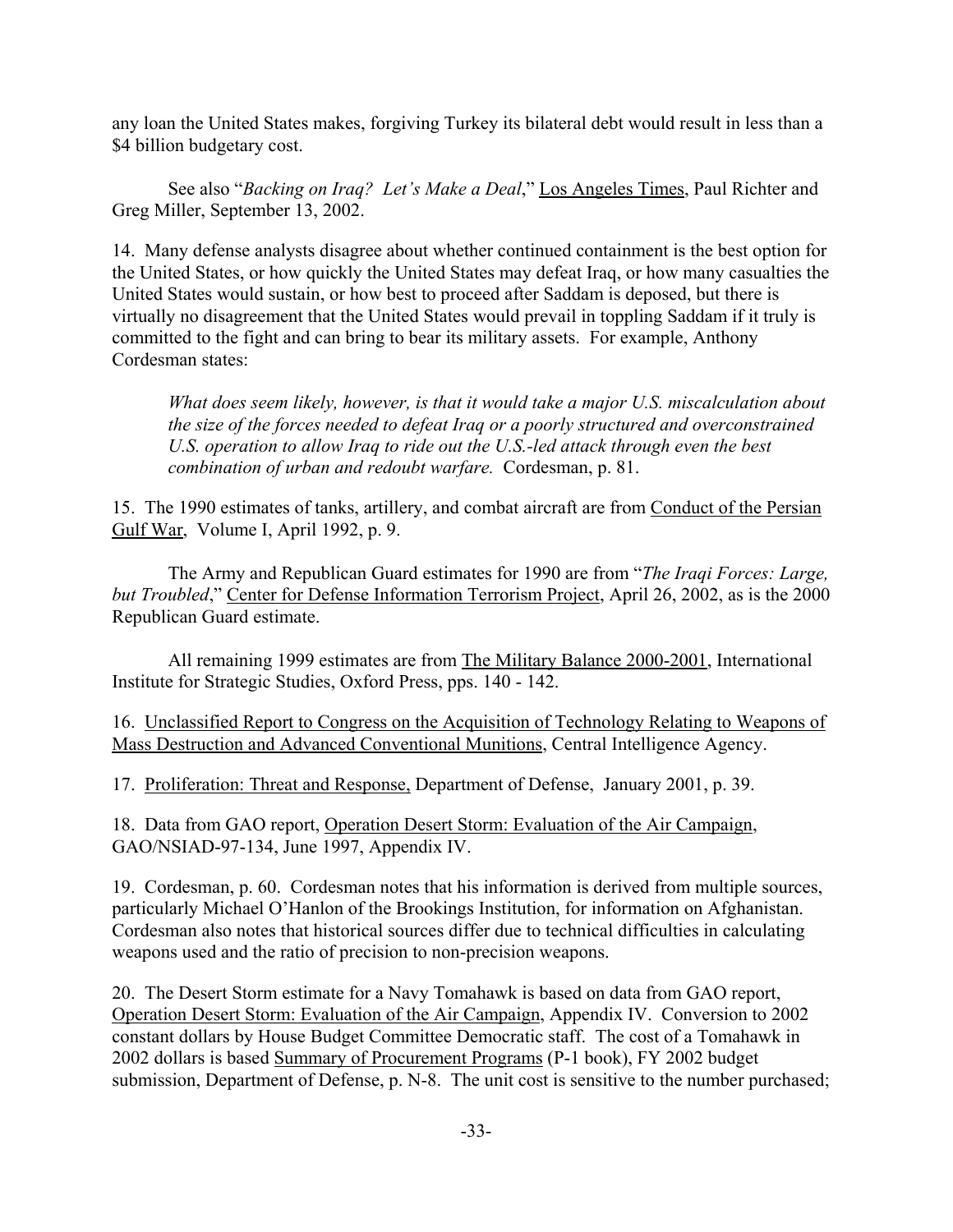an order for a large number of Tomahawks would lower the per-unit cost cited.

21. Testimony of David Kay, House Armed Services Committee, September 10, 2002.

22. Iraq: Compliance, Sanctions, and U.S. Policy, Congressional Research Service, September 6, 2002, p. 15.

23. *"Heading for Trouble,"* Washington Post, Op-ed by James Webb, September 4, 2002.

24. The lower end estimate is loosely based on reports of 70,000 ground forces. The analysis assumes an additional 55,000 in Air Force and Naval forces. This estimate of Air Force and Naval forces may be too high, but on the other hand, most press reports also indicate that the Army is strongly resisting a ground force of only 70,000. The 125,000 total estimate is almost assuredly too low if ground forces total 100,000 or more. Thus, 125,000 was chosen as the middle ground of low-end options. "*Timing, Tactics on Iraq War Disputed: Top Bush Officials Criticize Generals' Conventional Views*," Washington Post, Thomas E. Ricks, August 1, 2001. Both options mentioned in this article.

25. Anthony Cordesman offers the following thoughts on the reports of military personnel estimates:

*Although various analysts and journalists have quoted figures for U.S. manpower requirements, such estimates are little more than military drivel. The number of people engaged in battles had little impact on outcome as early as the U.S. civil war and the type and quality of forces has long been critical.* Cordesman, p. 79.

It is beyond the scope of this analysis to either confirm, refute, or otherwise argue this point. However, strictly from a cost estimating perspective, the manpower numbers do matter. Besides the cost of the paying the personnel themselves, the number of military personnel directly affects transportation requirements in getting to and from the theater, the amount of logistical support required, and equipment requirements – all of which affects the cost of an operation.

26. Estimate of the Costs of the War in Afghanistan, Congressional Budget Office, April 2002.

27. Conduct of the Persian Gulf War, Volume I, April 1992, Overview, p. iii.

28. "*Backing on Iraq? Let's Make a Deal*," Los Angeles Times, Paul Richter and Greg Miller, September 13, 2002.

29. Afghanistan: Preliminary Needs Assessment for Recovery and Reconstruction, joint study by the World Bank, Asian Development Bank, and United Nations Development Program, January 2002, p. 46.

30. The World Factbook 2001, Central Intelligence Agency, p. 243.

31. Readers may wish to look at Financing Issues and Economic Effects of Past American Wars, Congressional Research Service, November 7, 2001 (RL31176) for further information on this